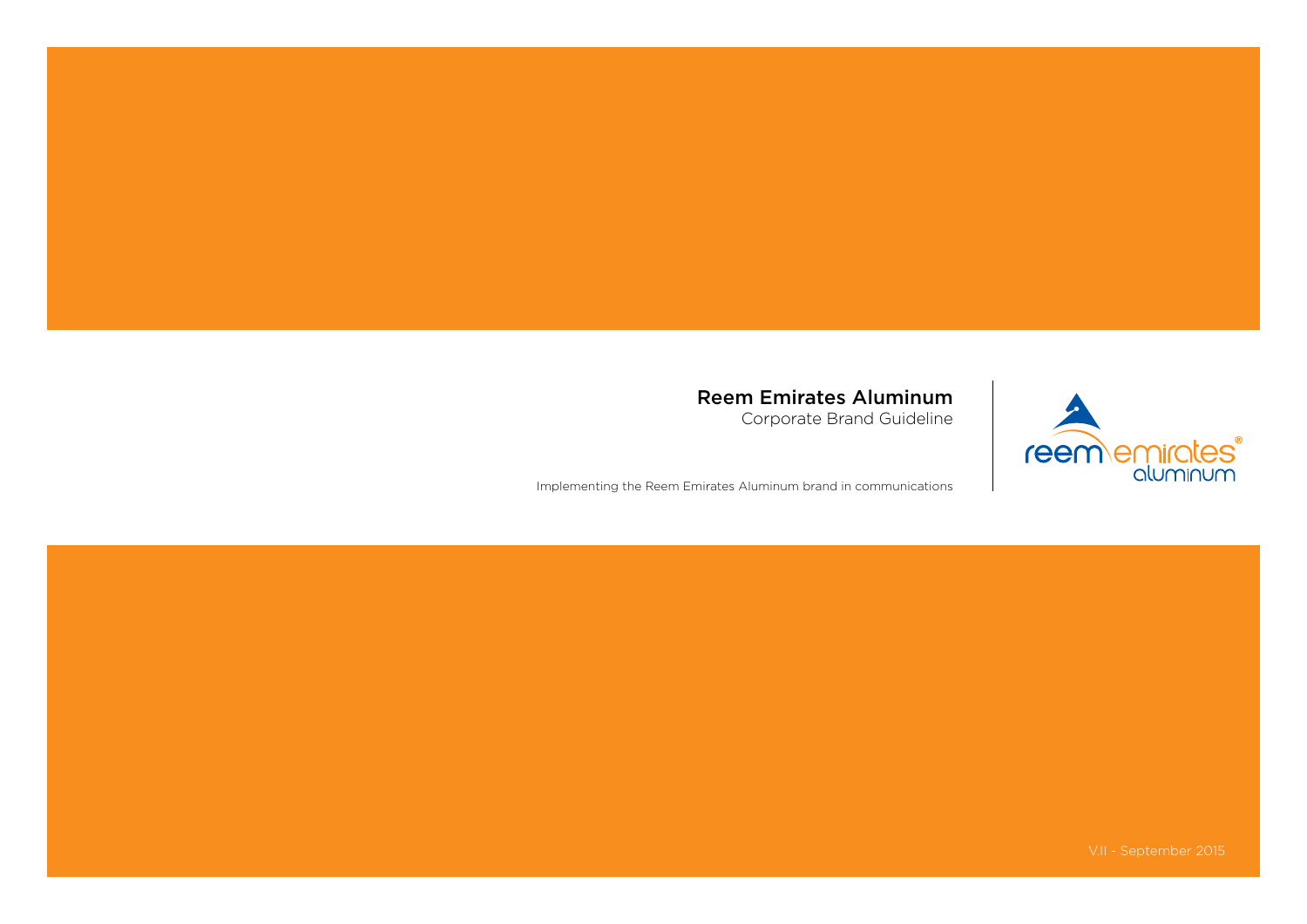## **Introduction**

The core business of Reem Emirates Aluminum is the design and manufacture of custommade, unitized curtain wall panels. The aluminum curtain wall factory built within an area of 80,000 sqm can produce more than 65,000 sqm. of curtain wall panels each month. REA has two additional facilities for glass fabrication and metal cladding at total build-up area of 13,000 sqm. All designs are created in-house and supervised by our design specialists from concept design to installation, providing integrated technology solutions for clients.

REA has completed some the major projects in Abu Dhabi & Qatar such as Etihad Towers & Barwa Commercial Avenue.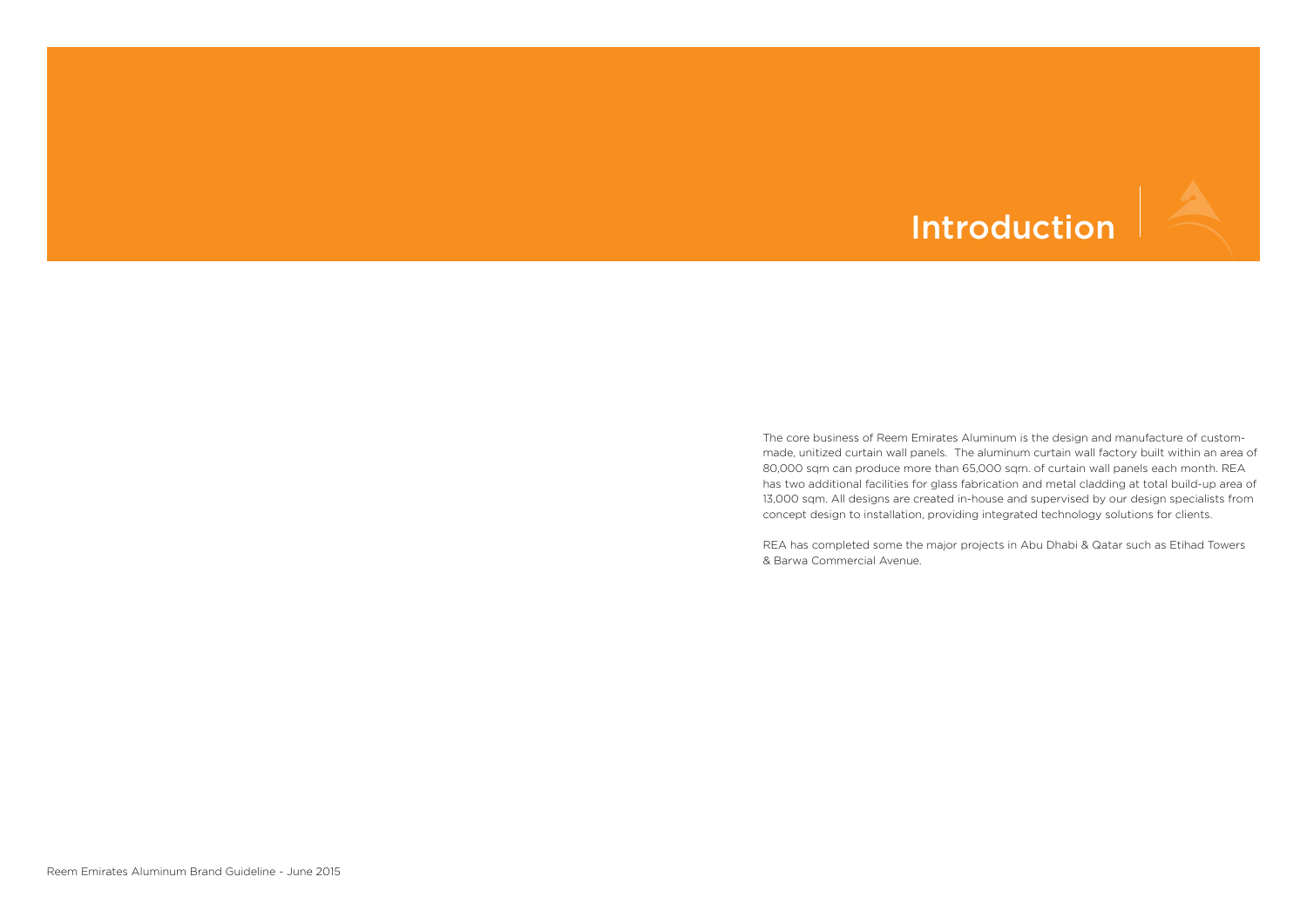### *<u>identity</u>* elements

go Rationale aster Logo / Grid ientation Options / Grid and Narrative isic Identity Elements and Identity Orientation and Lockups ze ear Space go Proportion / Placement lor Versions go on Spot Colored Background go on Photographic Background Ior Specifications age Style / Composition correct Usage peface – English peface - Arabic 2.17 Corporate Stationeries tterhead / Continuation sheet / Business card per bag / Document envelope envelope / A5 envelope (jacket / CD label nail Signature werpoint template reen saver / Wallpaper fice Branding hicle Livery ck-up truck ni bus

### Table of Content

| 1. Brand Strategy           | <b>2. Basic</b> i                                                                                                                                                                                                                                                                                                                                     |
|-----------------------------|-------------------------------------------------------------------------------------------------------------------------------------------------------------------------------------------------------------------------------------------------------------------------------------------------------------------------------------------------------|
| Vision<br>Mission<br>Values | 2.0<br>Log<br>2.1<br>Mas<br>2.2<br>Orie<br>2.3<br><b>Bral</b><br>2.4<br>Bas<br>2.5<br><b>Bral</b><br>2.6<br>Size<br>2.7<br>Clea<br>2.8<br>Log<br>2.9<br>Col<br>2.10<br>Log<br>2.11<br>Log<br>2.12<br>Col<br>2.13<br>Ima<br>2.14<br>Inco<br>2.15<br>Typ<br>2.16<br>Typ<br>2.17<br>Cor<br>Lett<br>Pap<br>DL<br>CD<br>Ema<br>Pov<br>Scre<br>2.18<br>Offi |
|                             | 2.19<br>Veh<br>Pick<br>Van<br>Min                                                                                                                                                                                                                                                                                                                     |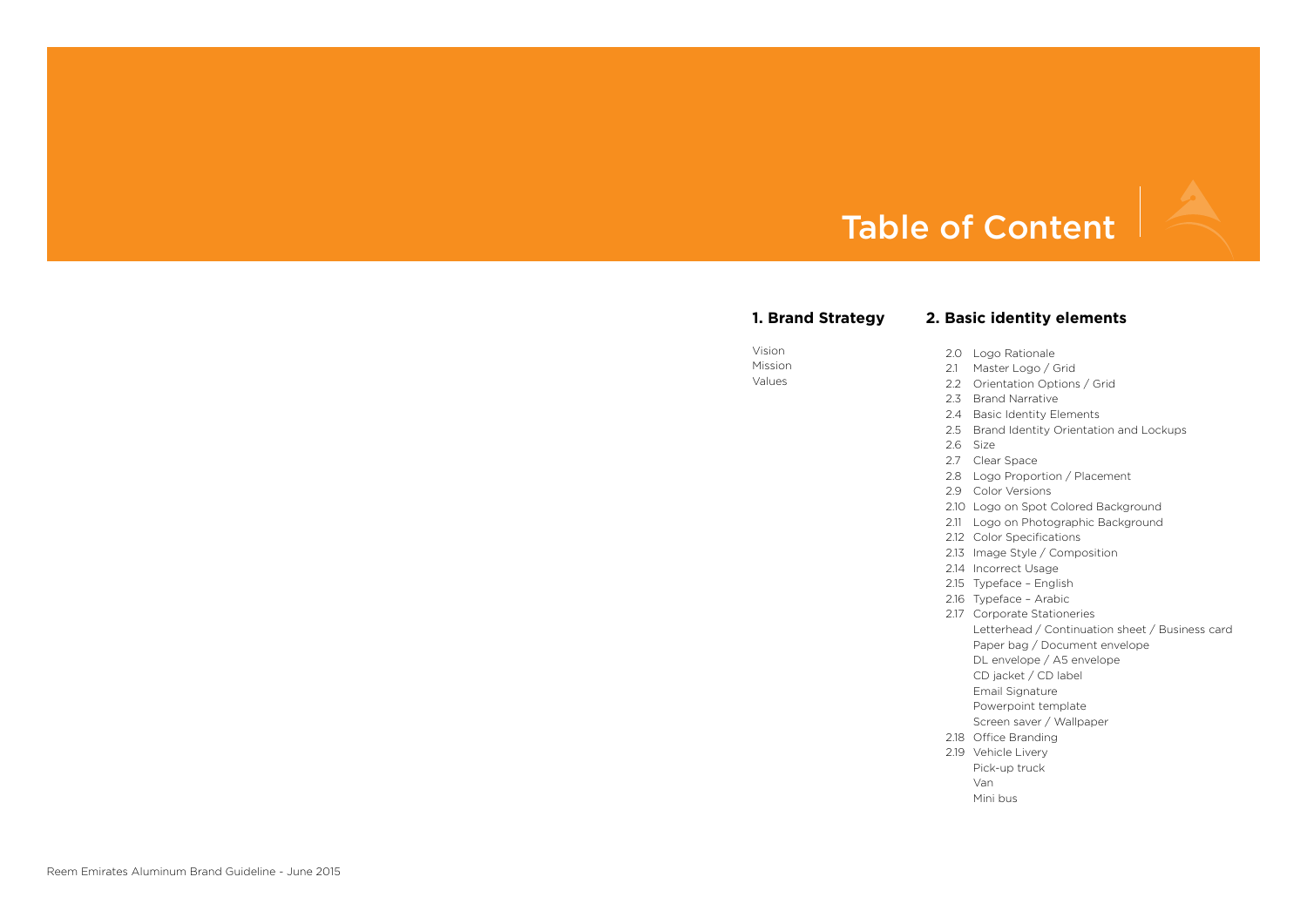Reem Emirates Aluminum Brand Guideline - June 2015



## Brand Strategy: Vision / Mission

**Our Vision** To be globally number 1 and the clients 1st preference in providing façade solutions.

**Our Mission**

Committed to provide sustainable high-end quality engineering façade solutions by utilizing cutting edge technology and outstanding customer services.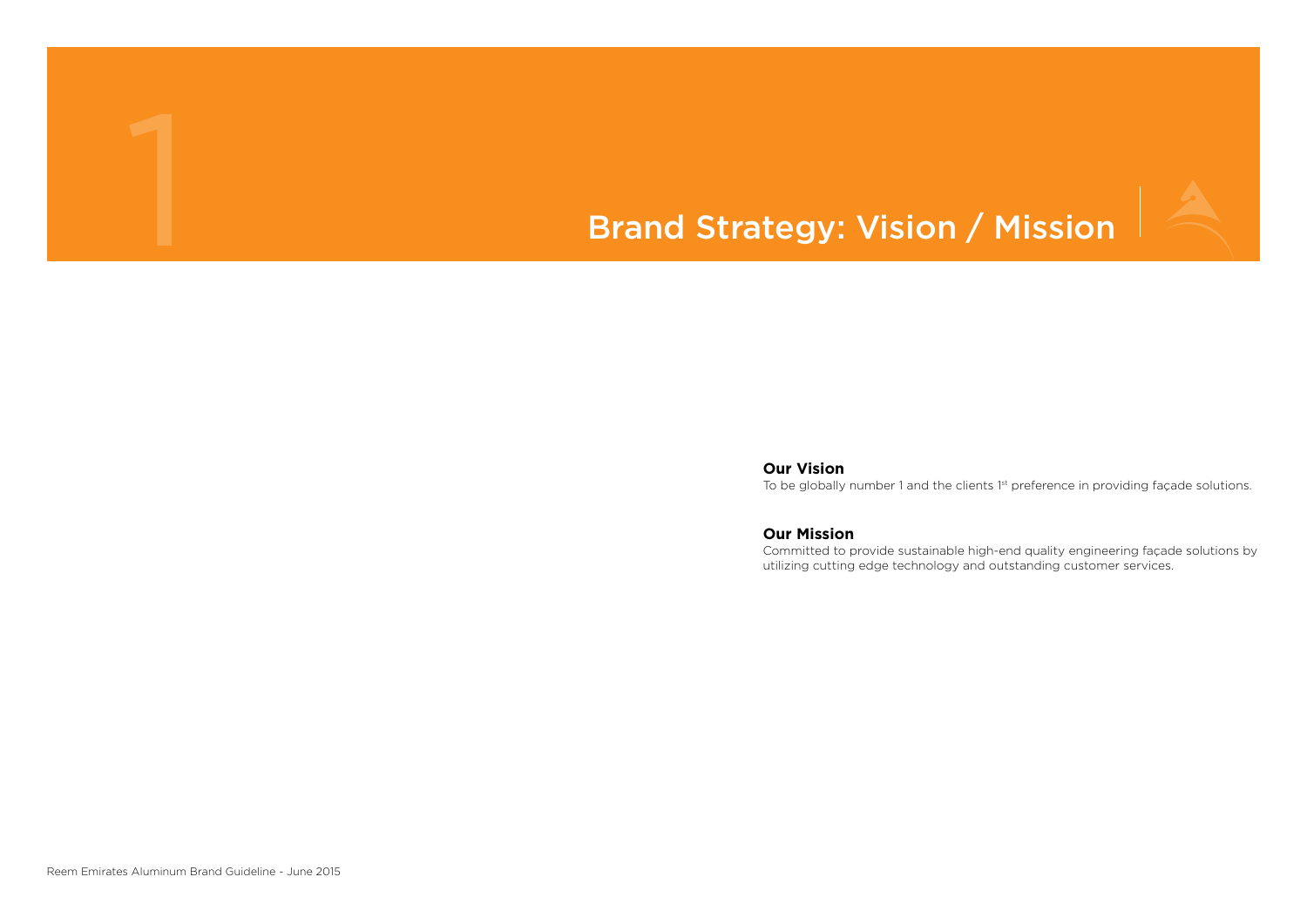

- › Ethics
- › Agility
- › Client satisfaction
- › People
- › Efficiency
- › Accountability
- › Teamwork
- › Innovation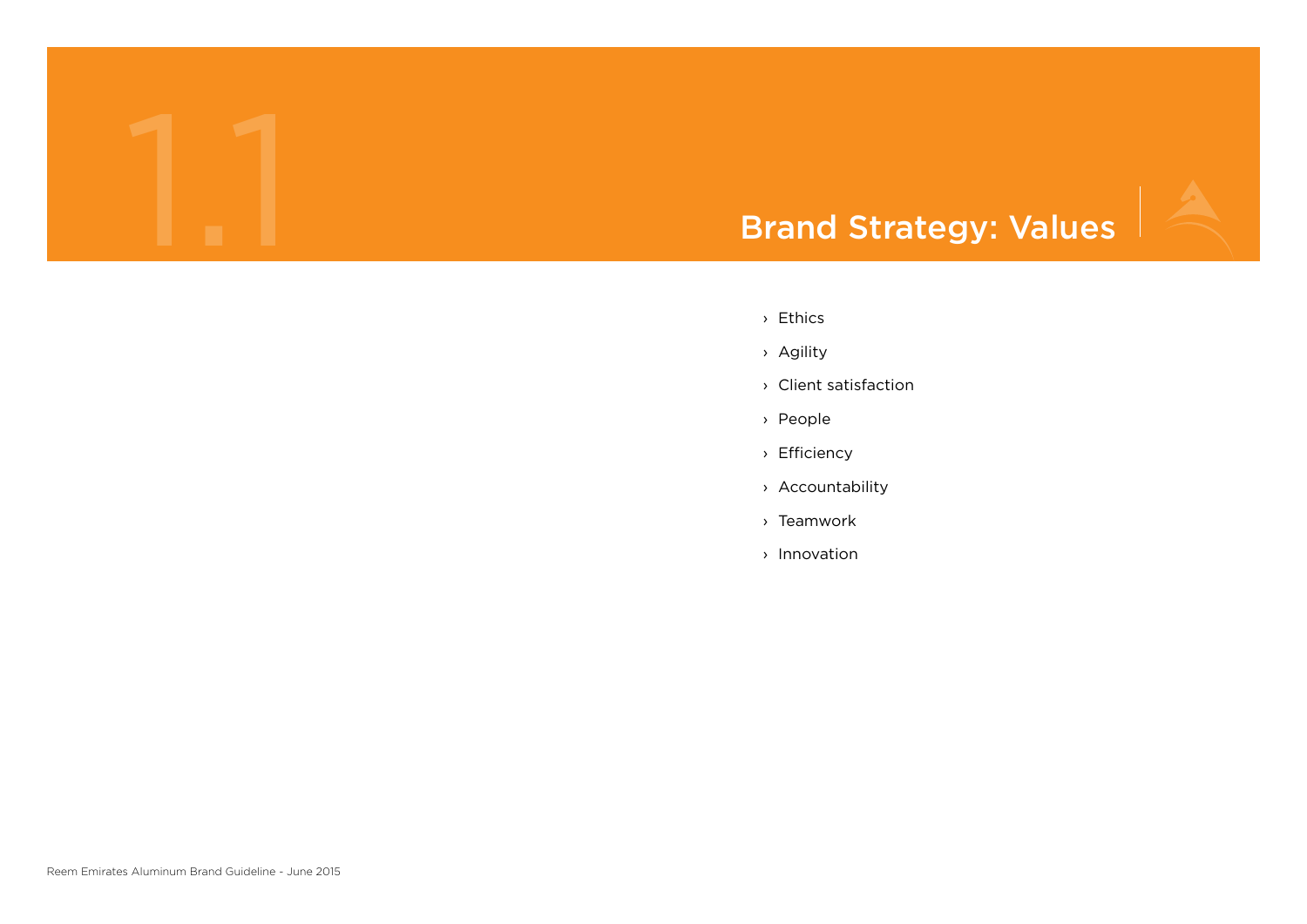



The curve line is a graphic representation of the company's headquarter and at the same time, an expression of fluid and dynamic movement.



Old logo

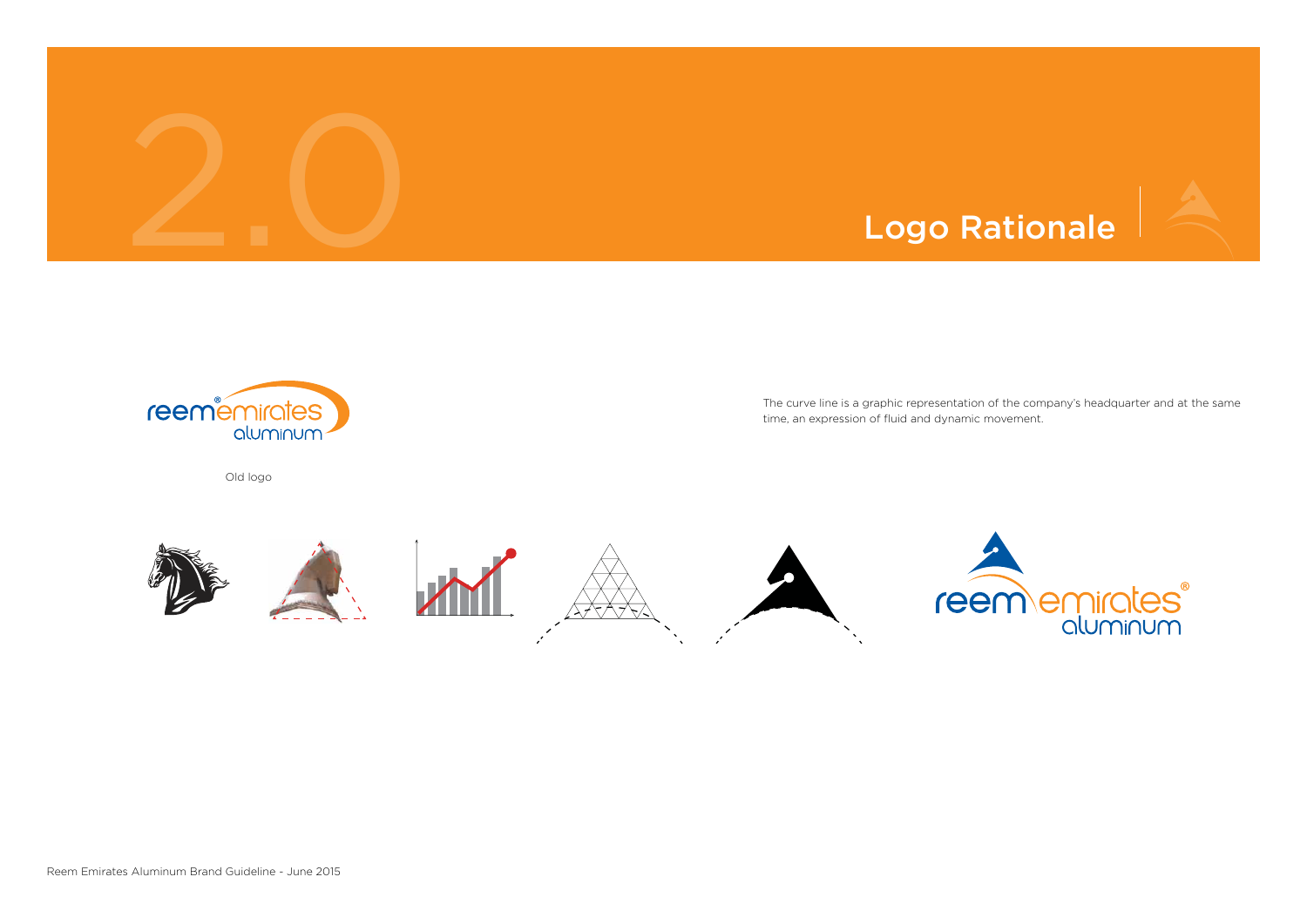



Master logo horizontal orientation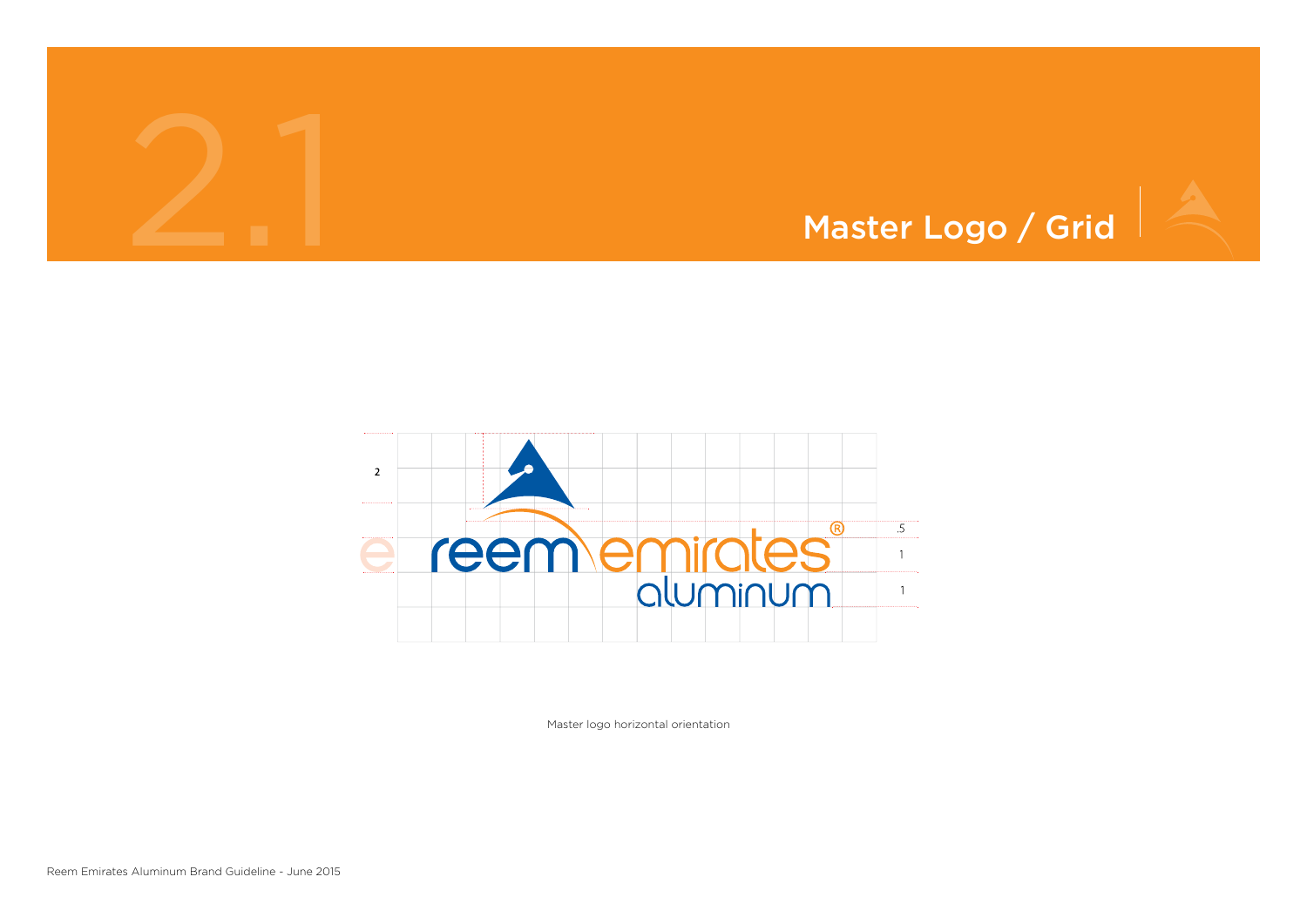

## Orientation Options / Grid









### Tall Orientation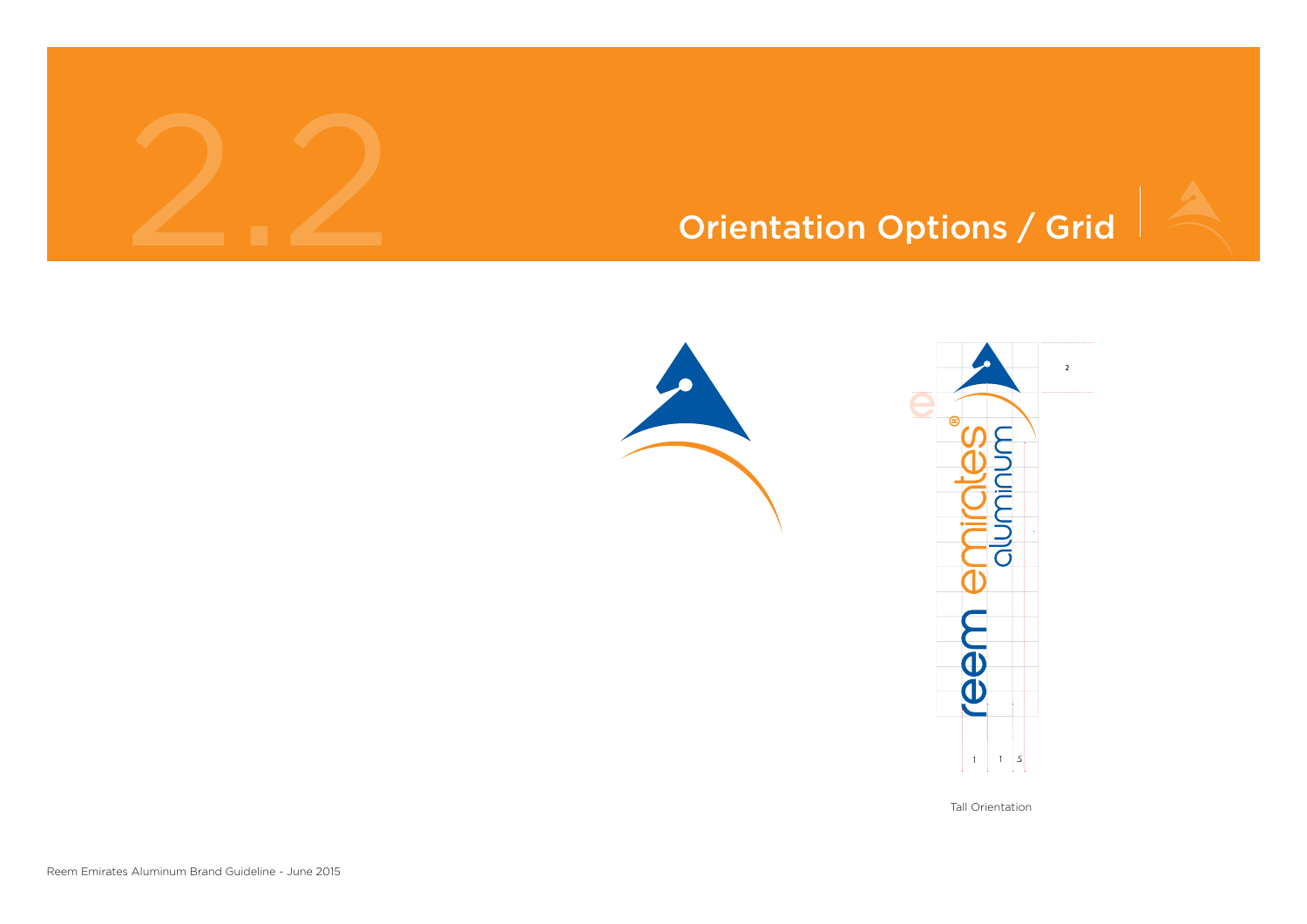### Brand Narrative

The Brand Narrative is defined by 3 components;



Verbal Visual

Operational / Experiential communication

The Verbal and Visual communication is emanating from the promise and personality indicated in the brand wheel. The operational / experiential is the purpose indicated in the upper part of the brand wheel.

The identity of Reem Emirates Aluminum is shaped by its mission - The basic elements of the brand have been selected to symbolise this role, creating a unique look for Reem Emirates Aluminum and supporting its philosophy. They form the foundation of a distinct and memorable identity that embodies the key values and attributes of Reem Emirates Aluminum. The brand also symbolises Reem Emirates Aluminum's professionalism, aspirations and focus.

2.3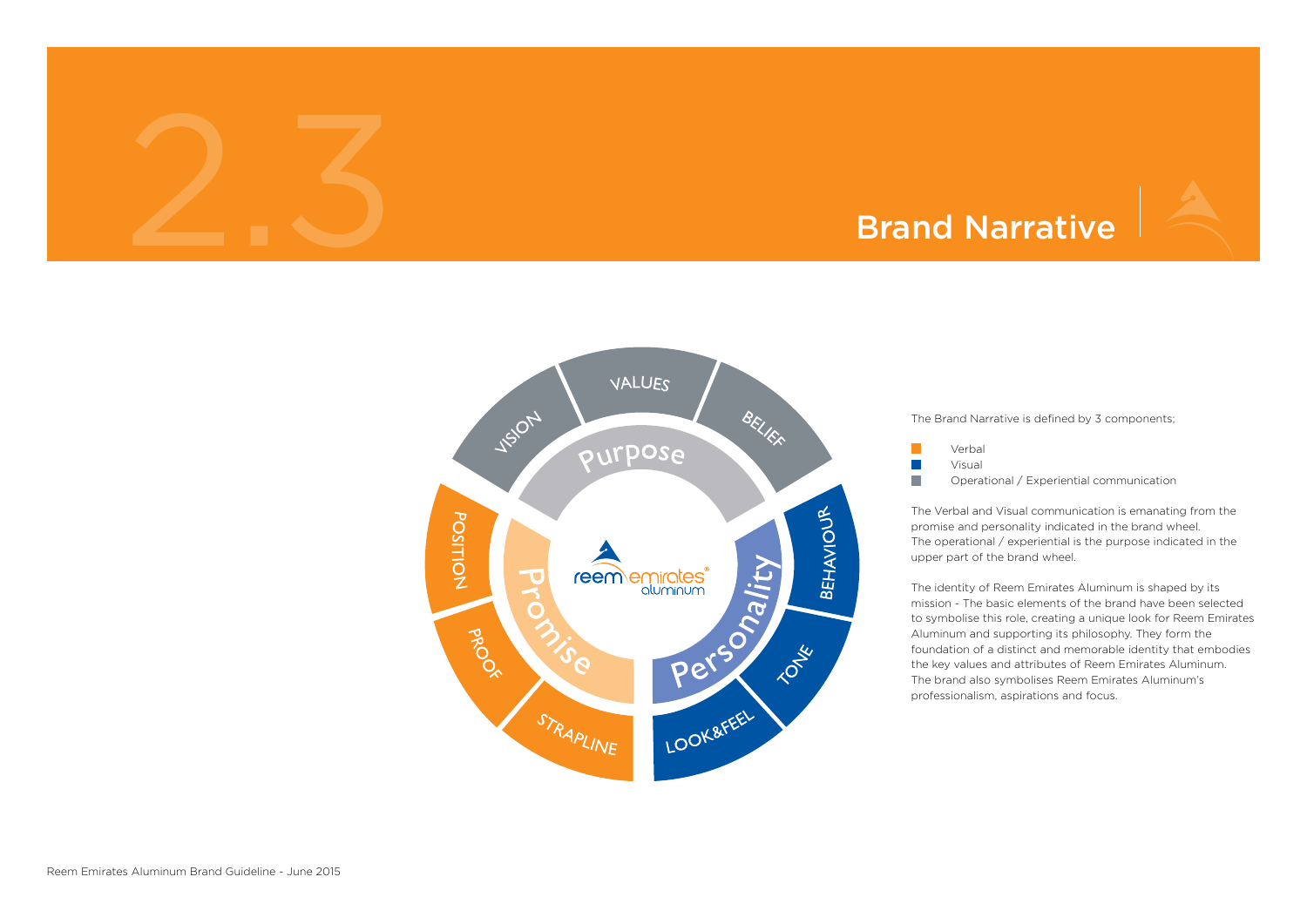



REA's visual identity has three key elements:

1. Brand identity

- 2. Pattern
- 3. Typography

If we use the elements consistently and correctly, they will create a distinctive and recognizable profile for Reem Emirates Aluminum.



GE SS Aa Bb Cc Dd Ee Aa Bb Cc Dd Ee **Aa Bb Cc Dd Ee** ا ب ت ث ج ا ب ت ث ج ا ب ت ث ج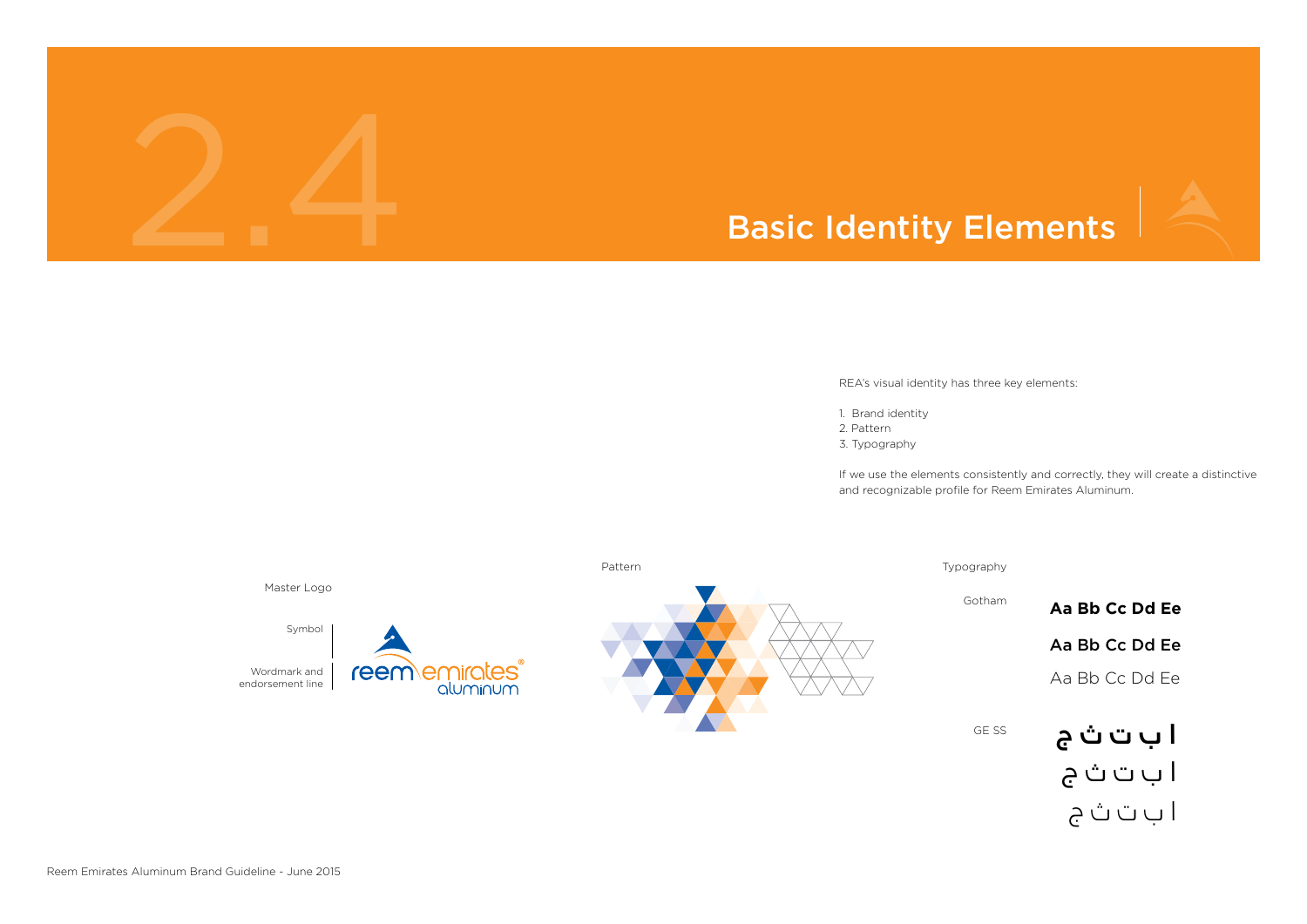Reem Emirates Aluminum Brand Guideline - June 2015

## **Brand Identity<br>Orientation and Lockups**

If the logo is used in its standard format then the tagline can be incorporated within the lock-up. However, if the logo is used in an un-orthodox format, the tagline should not be used in the lock up, but, used elsewhere in the design.



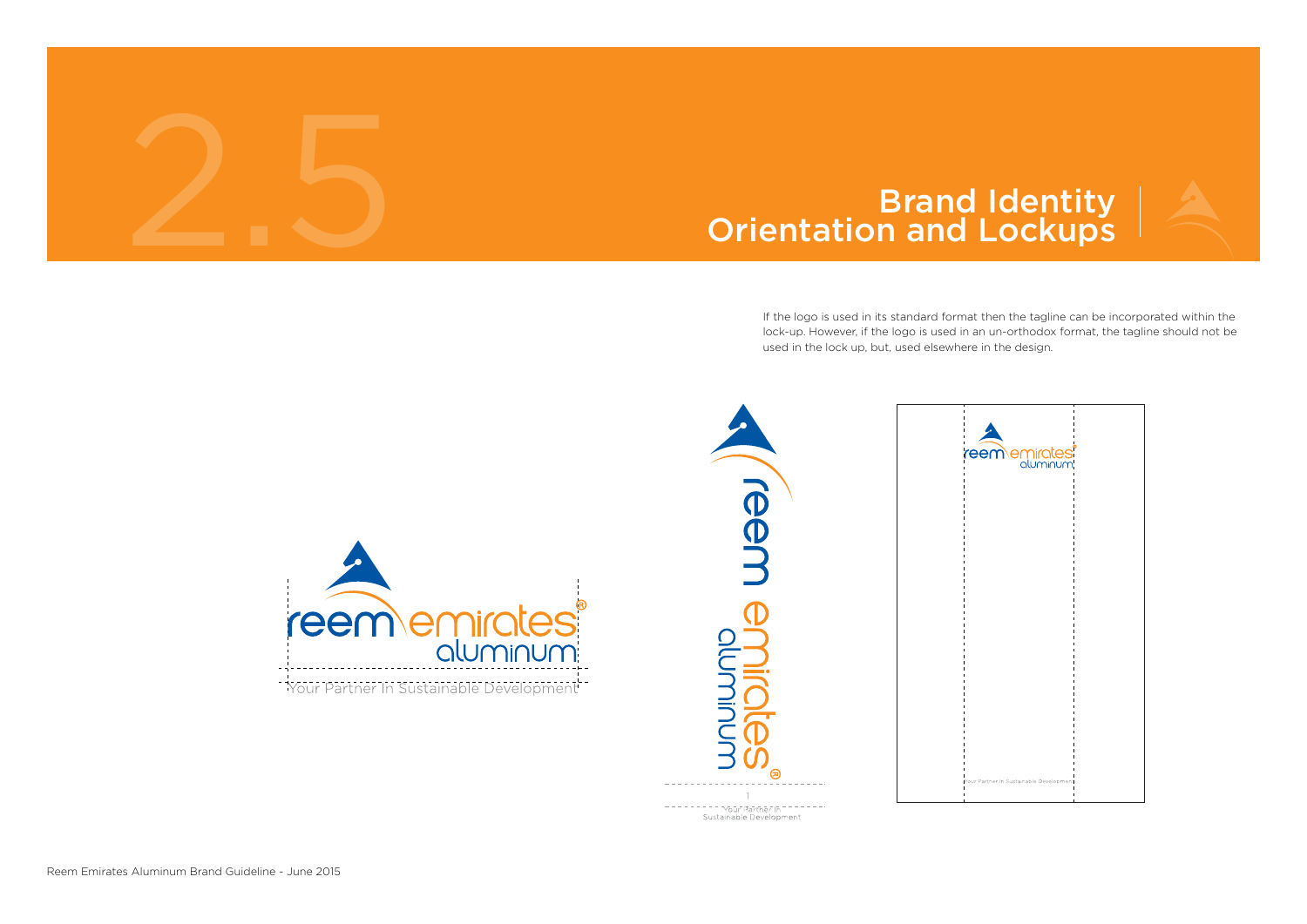





Reem Emirates Aluminum logo should always be set at a legible size, the recommended minimum size in width is 20 mm or 2 cm.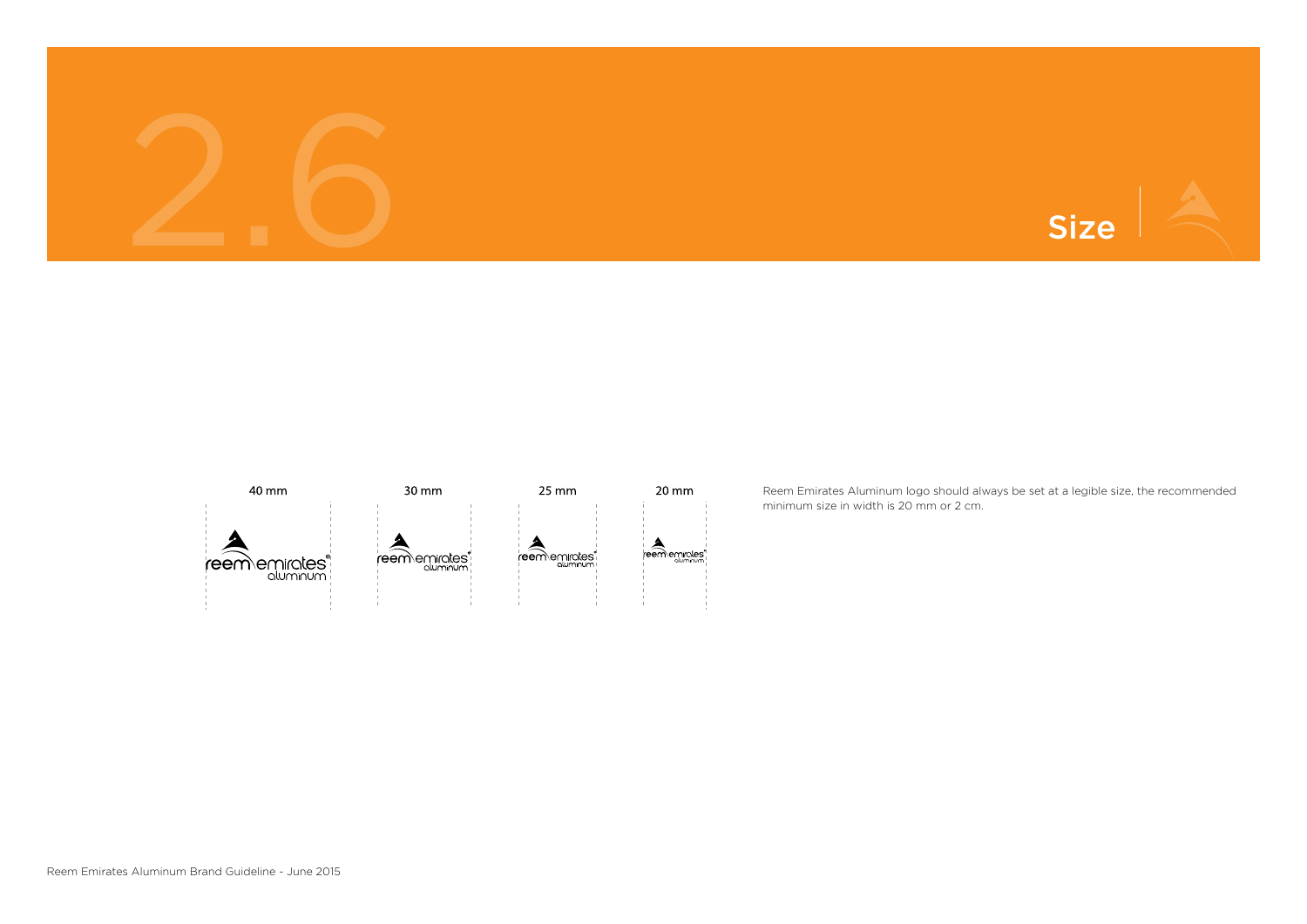





A clear space area equal to 2 x the height of the letter "e" of the english logotype has been defined around the brand identity which should remain free from other elements (type and graphics). Use the minimum clear space area as a guide to protect the brand identity from distracting elements. It is a minimum and should be increased wherever possible.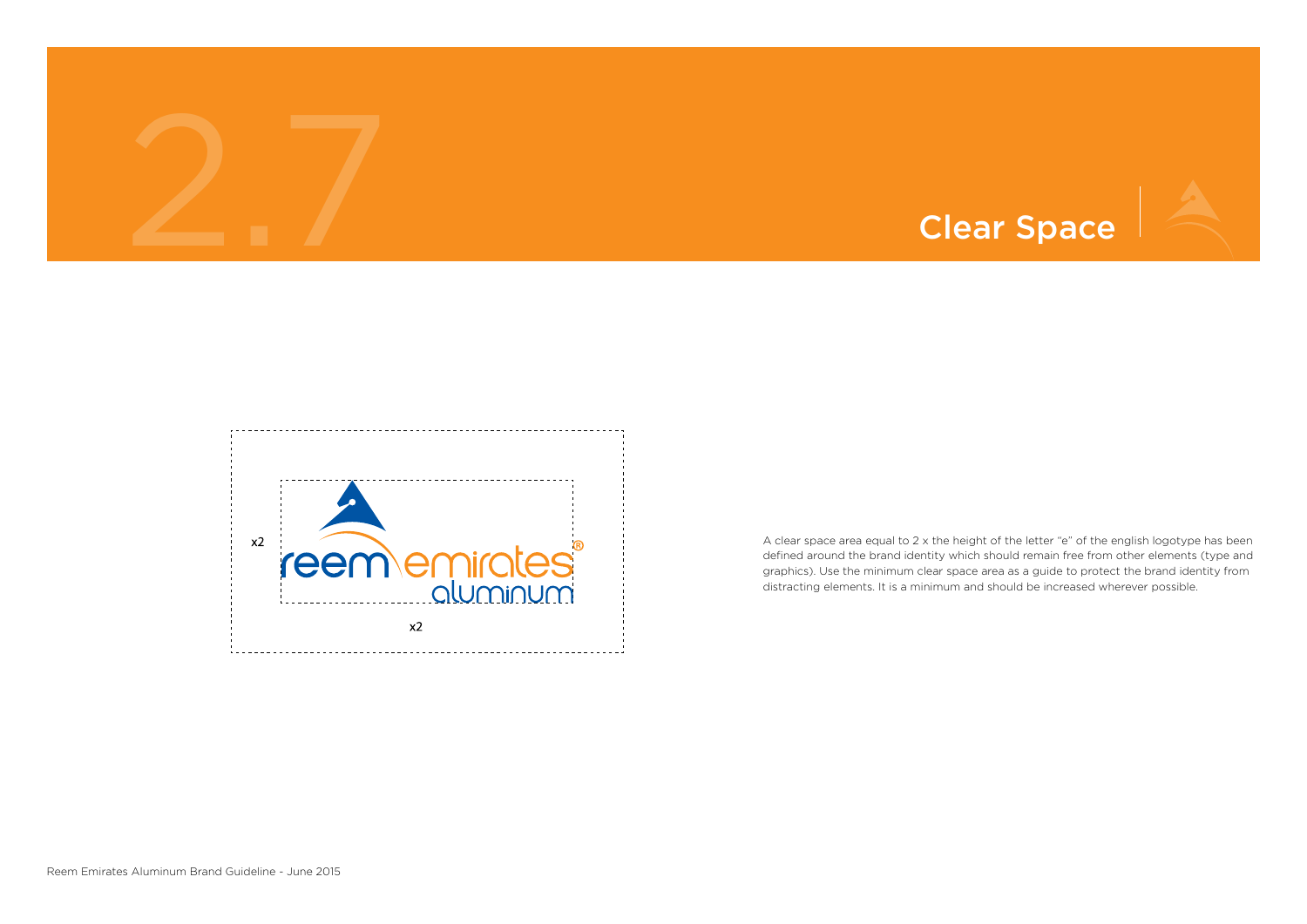

## Logo Proportion / Placement

| reem\emirates®                                                                                                                                                                                                                                                                                                                                                                                   |             |                                          |                      |              |                 |
|--------------------------------------------------------------------------------------------------------------------------------------------------------------------------------------------------------------------------------------------------------------------------------------------------------------------------------------------------------------------------------------------------|-------------|------------------------------------------|----------------------|--------------|-----------------|
| $\begin{array}{c} \rule{0pt}{2.5ex} \rule{0pt}{2.5ex} \rule{0pt}{2.5ex} \rule{0pt}{2.5ex} \rule{0pt}{2.5ex} \rule{0pt}{2.5ex} \rule{0pt}{2.5ex} \rule{0pt}{2.5ex} \rule{0pt}{2.5ex} \rule{0pt}{2.5ex} \rule{0pt}{2.5ex} \rule{0pt}{2.5ex} \rule{0pt}{2.5ex} \rule{0pt}{2.5ex} \rule{0pt}{2.5ex} \rule{0pt}{2.5ex} \rule{0pt}{2.5ex} \rule{0pt}{2.5ex} \rule{0pt}{2.5ex} \rule{0$<br>$\mathbf{1}$ | $\mathbf 2$ | $\mathord{\text{\rm I}}$<br>$\mathbf{3}$ | I.<br>$\overline{4}$ | $\vert$<br>5 | L<br>$\epsilon$ |
| $\oplus$ x4<br>$\blacktriangle$<br>$\oplus$ x4<br>reememinates                                                                                                                                                                                                                                                                                                                                   |             |                                          |                      |              |                 |
|                                                                                                                                                                                                                                                                                                                                                                                                  |             |                                          |                      |              |                 |
|                                                                                                                                                                                                                                                                                                                                                                                                  |             |                                          |                      |              |                 |
|                                                                                                                                                                                                                                                                                                                                                                                                  |             |                                          |                      |              |                 |
|                                                                                                                                                                                                                                                                                                                                                                                                  |             |                                          |                      |              |                 |
|                                                                                                                                                                                                                                                                                                                                                                                                  |             |                                          |                      |              |                 |
|                                                                                                                                                                                                                                                                                                                                                                                                  |             |                                          |                      |              |                 |
|                                                                                                                                                                                                                                                                                                                                                                                                  |             |                                          |                      |              |                 |
|                                                                                                                                                                                                                                                                                                                                                                                                  |             |                                          |                      |              |                 |
|                                                                                                                                                                                                                                                                                                                                                                                                  |             |                                          |                      |              |                 |
|                                                                                                                                                                                                                                                                                                                                                                                                  |             |                                          |                      |              |                 |
|                                                                                                                                                                                                                                                                                                                                                                                                  |             |                                          |                      |              |                 |
|                                                                                                                                                                                                                                                                                                                                                                                                  |             |                                          |                      |              |                 |
|                                                                                                                                                                                                                                                                                                                                                                                                  |             |                                          |                      |              |                 |



The width of the logo should not be smaller than the equivalent of the total work space divided by 6. In cases where the area is in horizontal orientation or the height is less than the equivalent of the width of the area divided by 6, the proportion of the logo shoul be based on the height divided by 3. The size of the logo should not be smaller than 1 but not bigger than 2.

The Reem Emirates Aluminum brand identity works best when it is anchored to the left of the layout, either top or bottom. The logo should be inset from the edge at least 2 times the height of the letter "e" of the english logotype.

| reem emirates |  |  |
|---------------|--|--|
| aluminum      |  |  |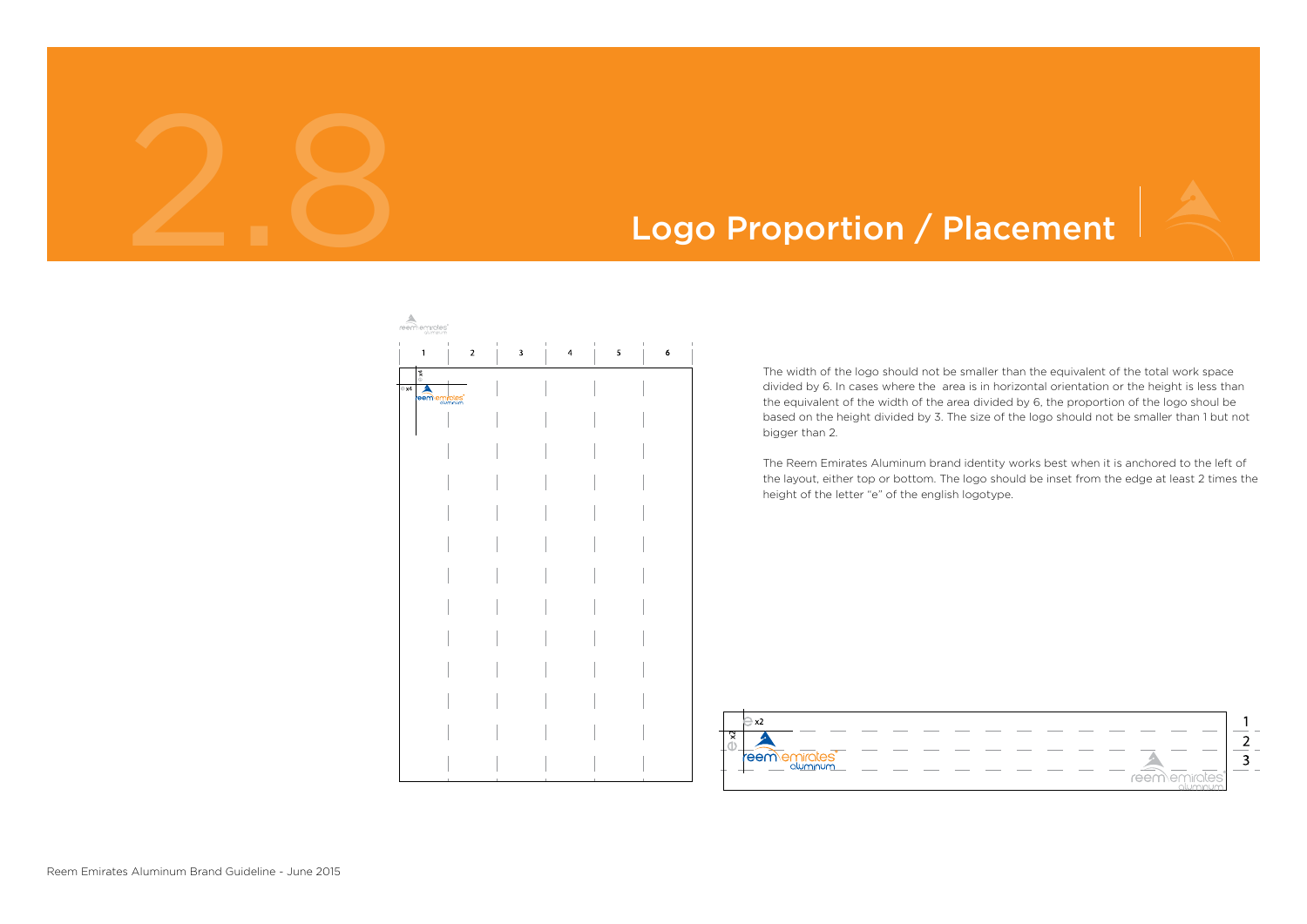



There are three color variations of the brand identity. The full color version is the primary brand identity and should be used wherever possible.

**Version 1 – Full Color** Reem Emirates Aluminum logo in full color

**Version 2 – One Color** Reem Emirates Aluminum logo in orange

**Version 3 – One Color** Reem Emirates Aluminum logo in blue

**Version 4 – One Color Negative** Reem Emirates Aluminum logo in a neutral color

Primary Logo



V.1 Full Color V.2 One Color Positive









**reem**emirates®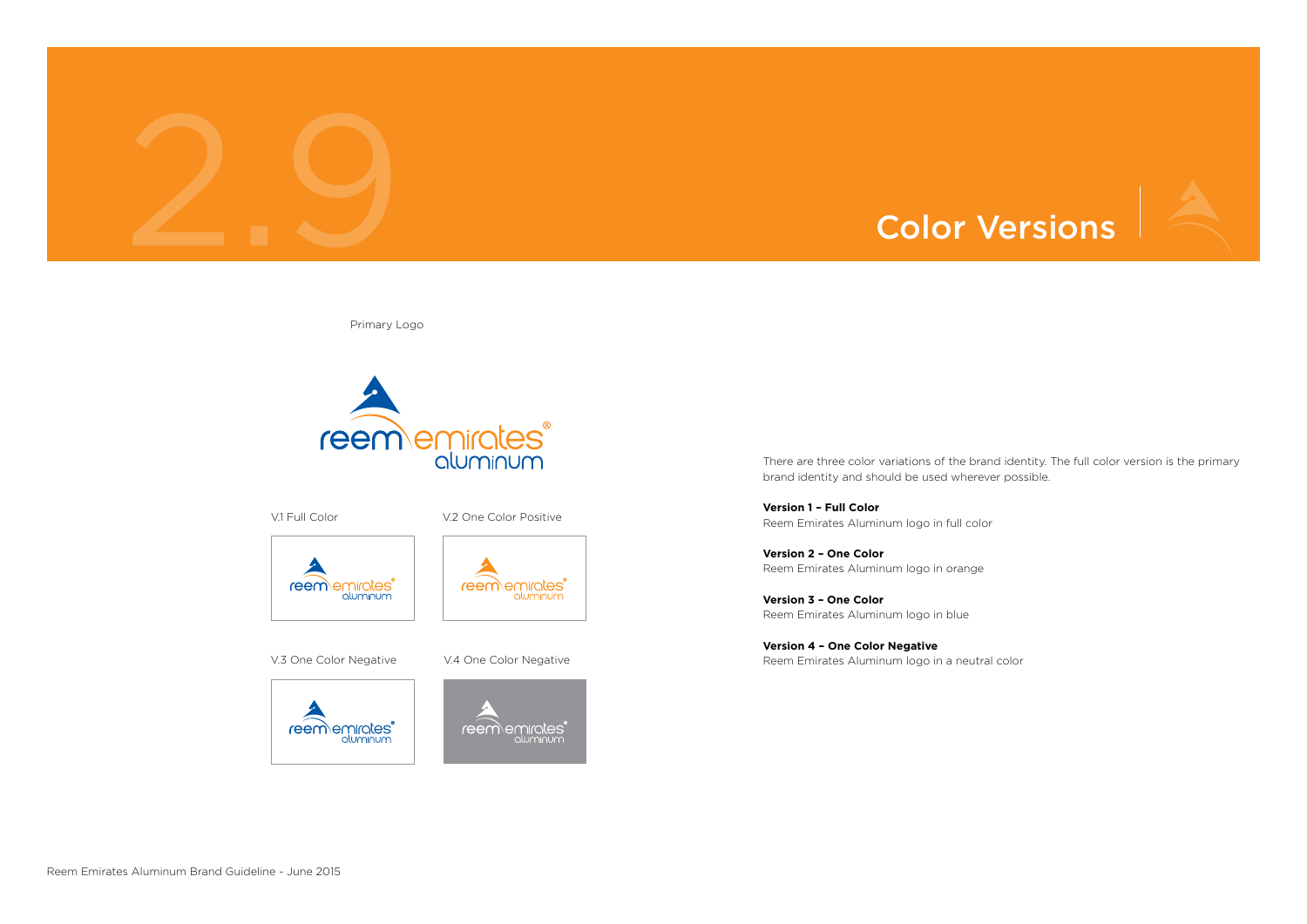



The diagrams on the opposite shows which brand identity versions can be used on primary and secondary colored backgrounds.

### Logo on Spot Colored Background

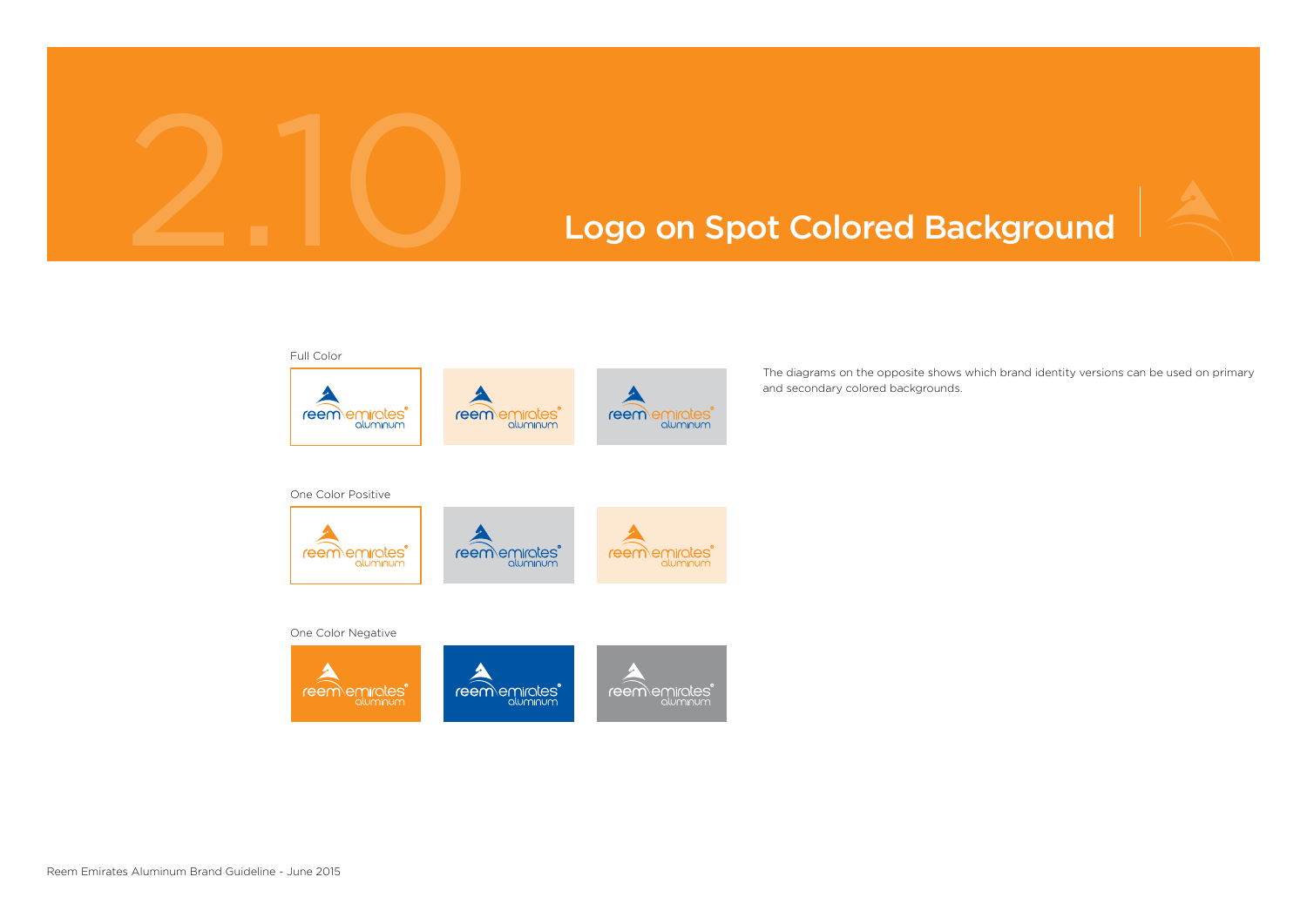V.1 Full color variation of V.2 Full color negative variation variation variation variation variation variation variation variation variation variation variation variation variation variation variation variation variation

2.11





When using the brand identity on an image, select the color version that is most legible, and complements the image. The preferred brand identity color way is the full color version (1). It should be used wherever possible to reinforce our distinctive primary color palette.



## Logo on Photographic Background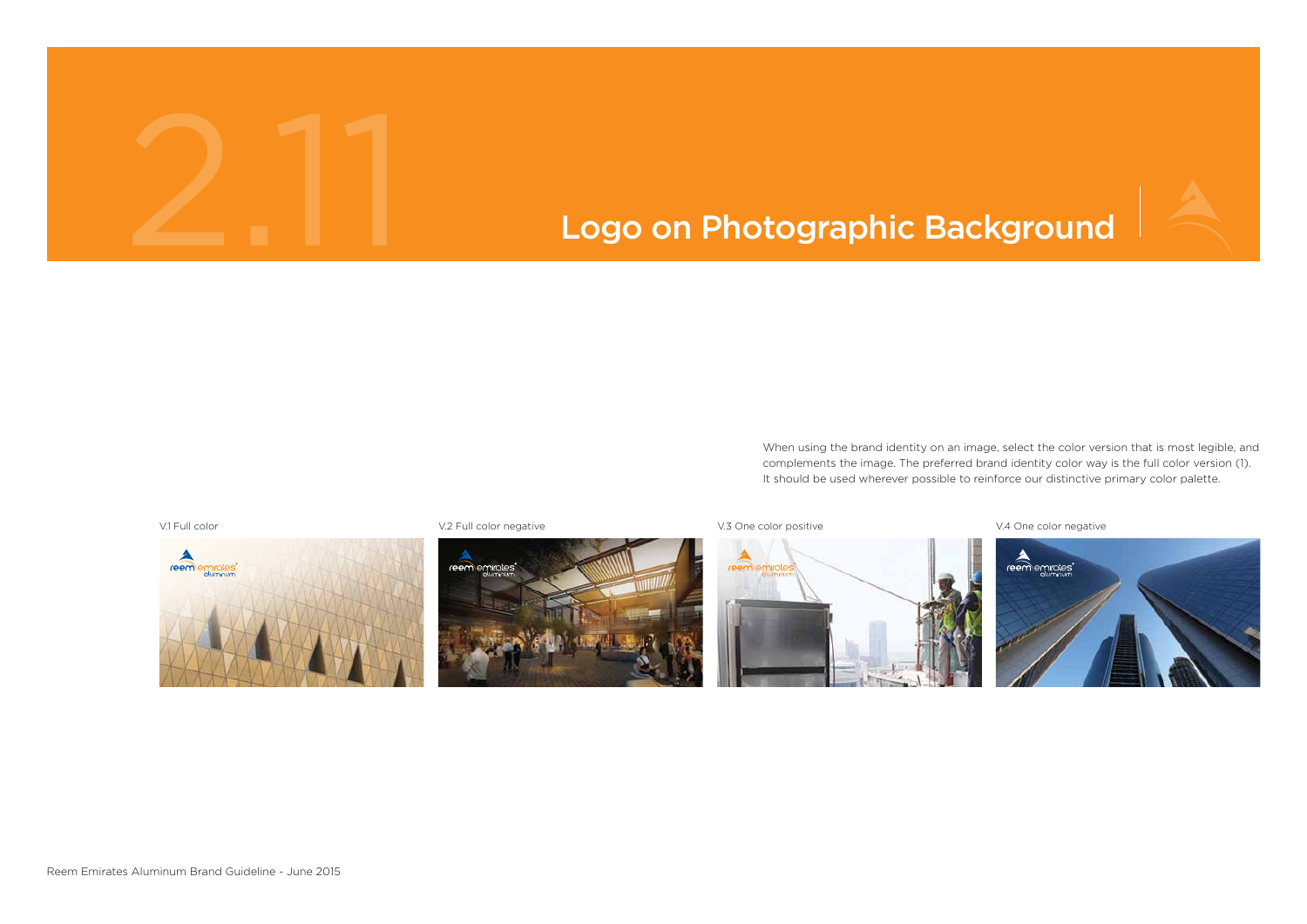## 2.12 Color Specifications



The Pantone and CMYK values provided can be used on both coated and uncoated paper when printing. Although variations in color will occur, try to match the colors as closely as possible.

Primary color palette

| Secondary color palette |  |  |
|-------------------------|--|--|
|                         |  |  |



| C:62 M:44 Y:0 K:0<br>R:104 G:133 B:195  | C:0 M:0 Y:0 K:50<br>R:147 G:149 B:152 |                                |
|-----------------------------------------|---------------------------------------|--------------------------------|
| C:17 M:77 Y:80 K:11<br>R:187 G:84 B:61  |                                       | $\overline{C:O}$ M:C<br>R:199G |
| C:17 M:28 Y:60 K:5<br>R:201 G:169 B:114 |                                       |                                |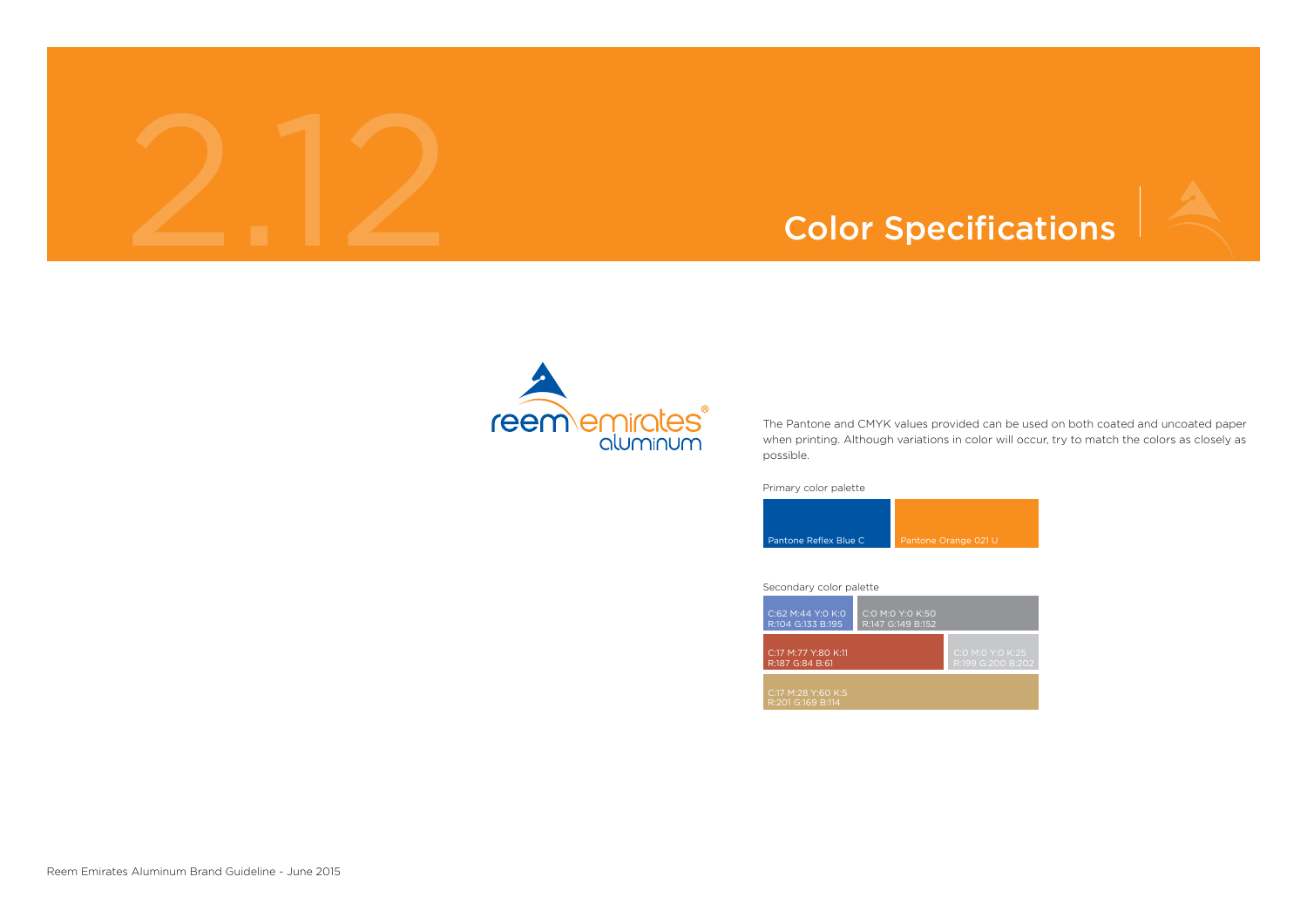### Image Style / Composition



When selecting images for print and electronic material, the hue should always be on the cool tone. Always consider the "Golden Triangle" ratio when framing or composing an image.



Please note: the photographic examples on this page are for conceptual and design reference only. The image rights belong to the corresponding sources or authors.



Golden Triangle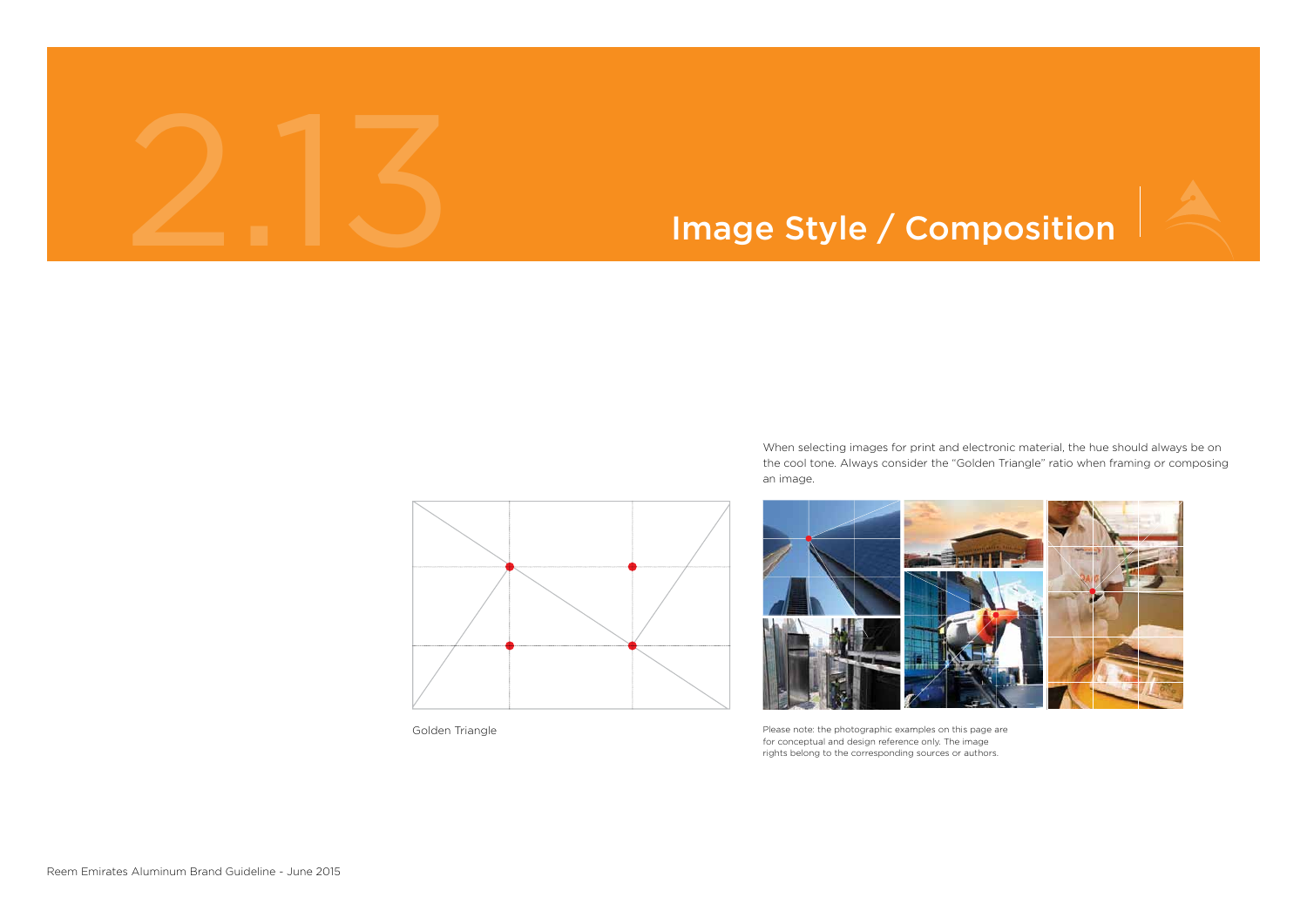

When reproducing the brand identity, always use the master artwork. Only use one of the four color versions shown on the guidelines for use on colored backgrounds and images.



Ensure the brand identity is legible when using on an image. Do not use transparency effects.



Do not change the colors of the symbol and logotype.



Do not use the full color brand identity on primary colored backgrounds.



Do not rotate the symbol or logotype.



Do not stretch logotype or endorsement line.



Ensure the brand identity is legible when using on an image.



Do not alter or redraw the symbol.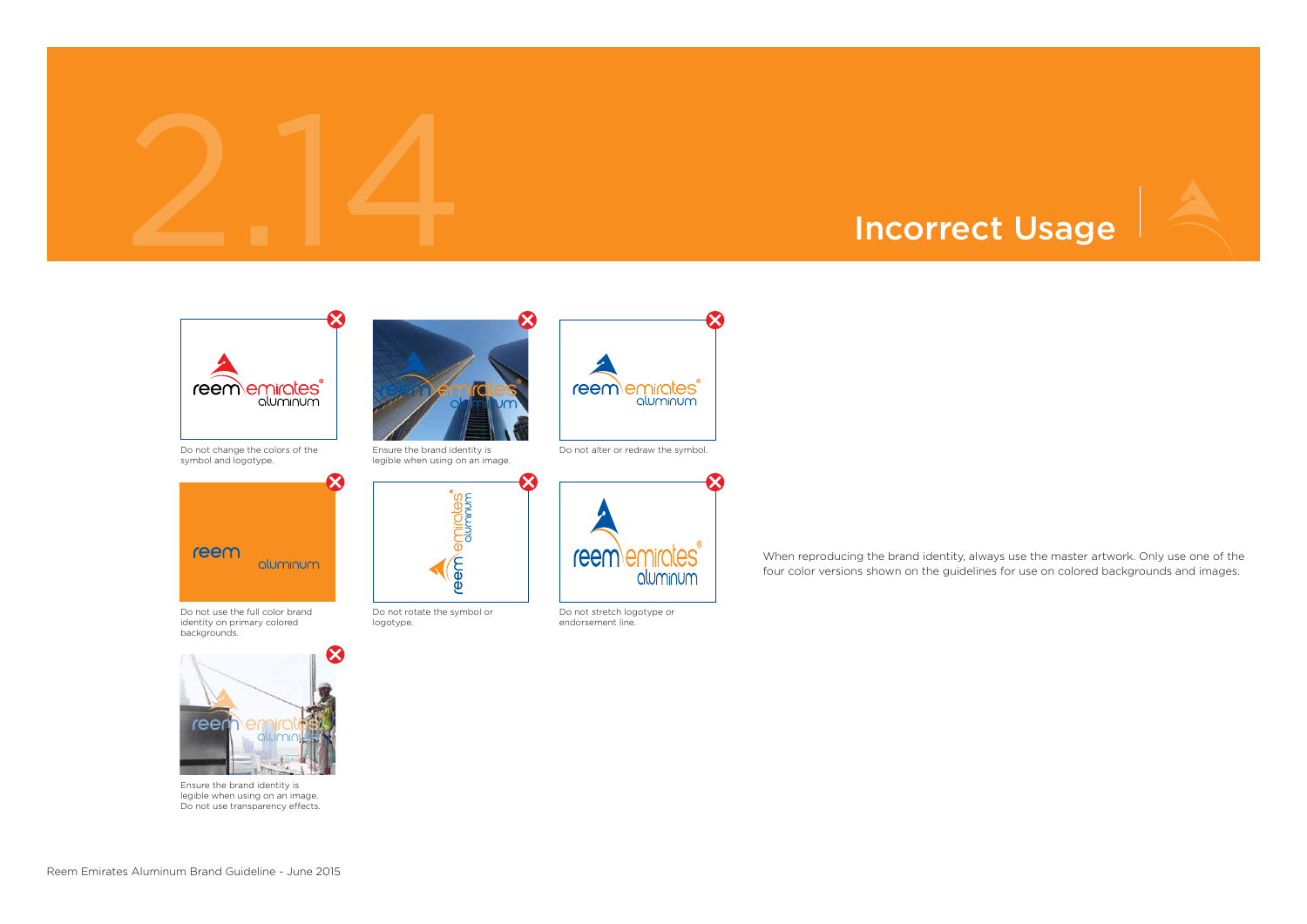



For designed, branded communication done internally or outside, use Gotham Bold / Medium for headline and titles and Gotham Book / Light font for body copies.

0 1 2 3 4 5 6 7 8 9  $! \omega # $ \% \hat{ } 8 * ( ) - = +$ 

Gotham Medium 0 1 2 3 4 5 6 7 8 9  $? @ # $ \% ^{^\circ} @ * ( ) - _{^\circ} = +$ 

Gotham Light

Aa Bb Cc Dd Ee Ff Gg Hh Ii Jj Kk Ll Mm Nn Oo Pp Qq Rr Ss Tt Uu Vv Ww Xx Yy ZZ

Aa Bb Cc Dd Ee Ff Gg Hh Ii Jj Kk Ll Mm Nn Oo Pp Qq Rr Ss Tt Uu Vv Ww Xx Yy ZZ

**Aa Bb Cc Dd Ee Ff Gg Hh Ii Jj Kk Ll Mm Nn Oo Pp Qq Rr Ss Tt Uu Vv Ww Xx Yy ZZ**

Gotham Bold **0 1 2 3 4 5 6 7 8 9 ! @ # \$ % ^ & \* ( ) - \_ = +**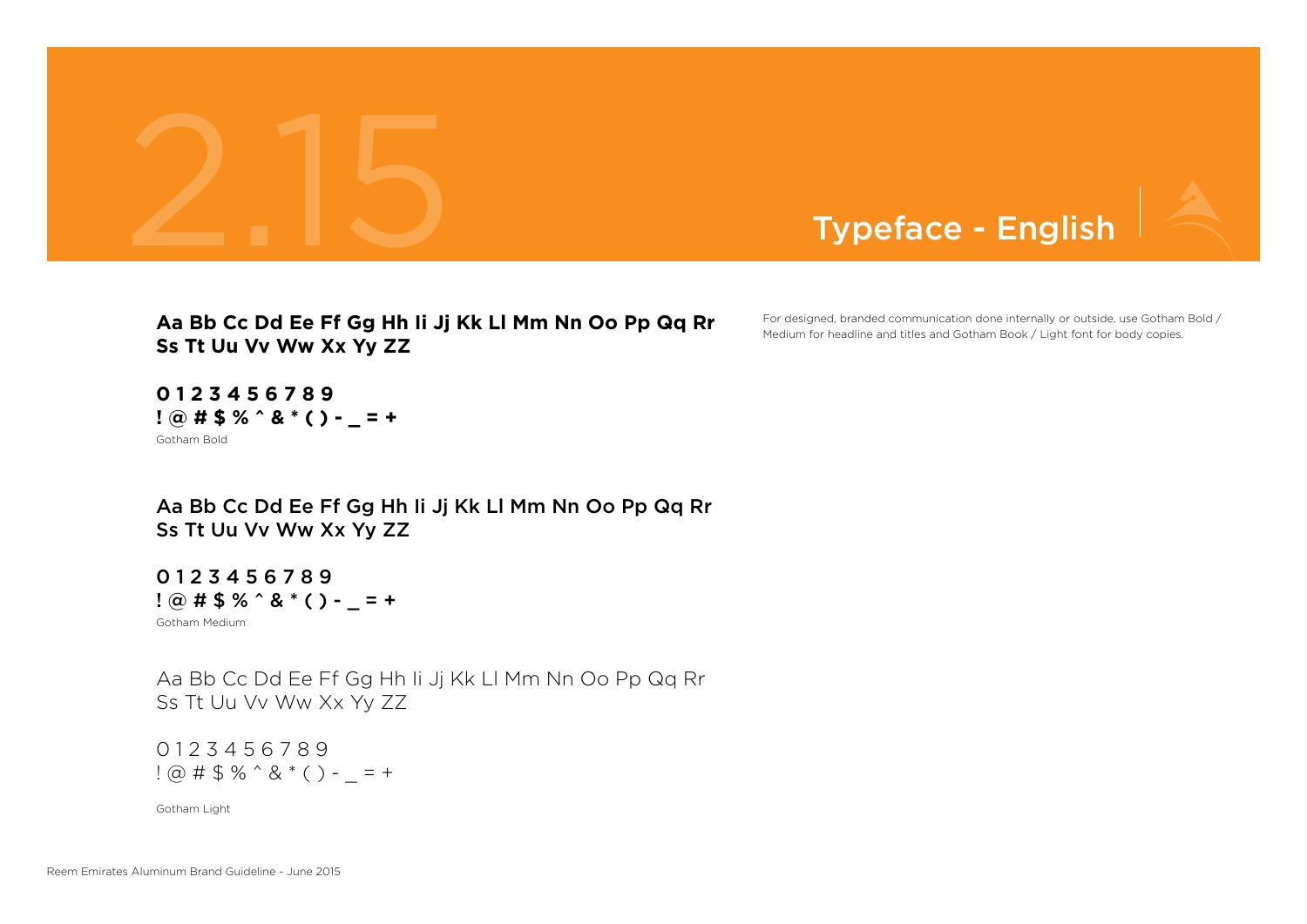### ا ب ت ث ج ح خ د ذ ر ز س ش ص ض ط ظ ع غ ف ق ل م ن ه و ي  $IITP507V19$



GE SS Light

### ا ب ت ث ج ح خ د ذ ر ز س ش ص ض ط ظ ع غ ف ق ل م ن ه و ي PAV<sub>LO3</sub>411.

ا ب ت ث ج ح خ د ذ ر ز س ش ص ض ط ظ ع غ ف ق ل م ن ه و ي  $I/TP507V19$ 

GE SS Medium

GE SS UltraLight

For designed, branded communication done internally or outside use GE SS Medium font for headlines and GE SS Light / Ultra light font can be used t for body copies.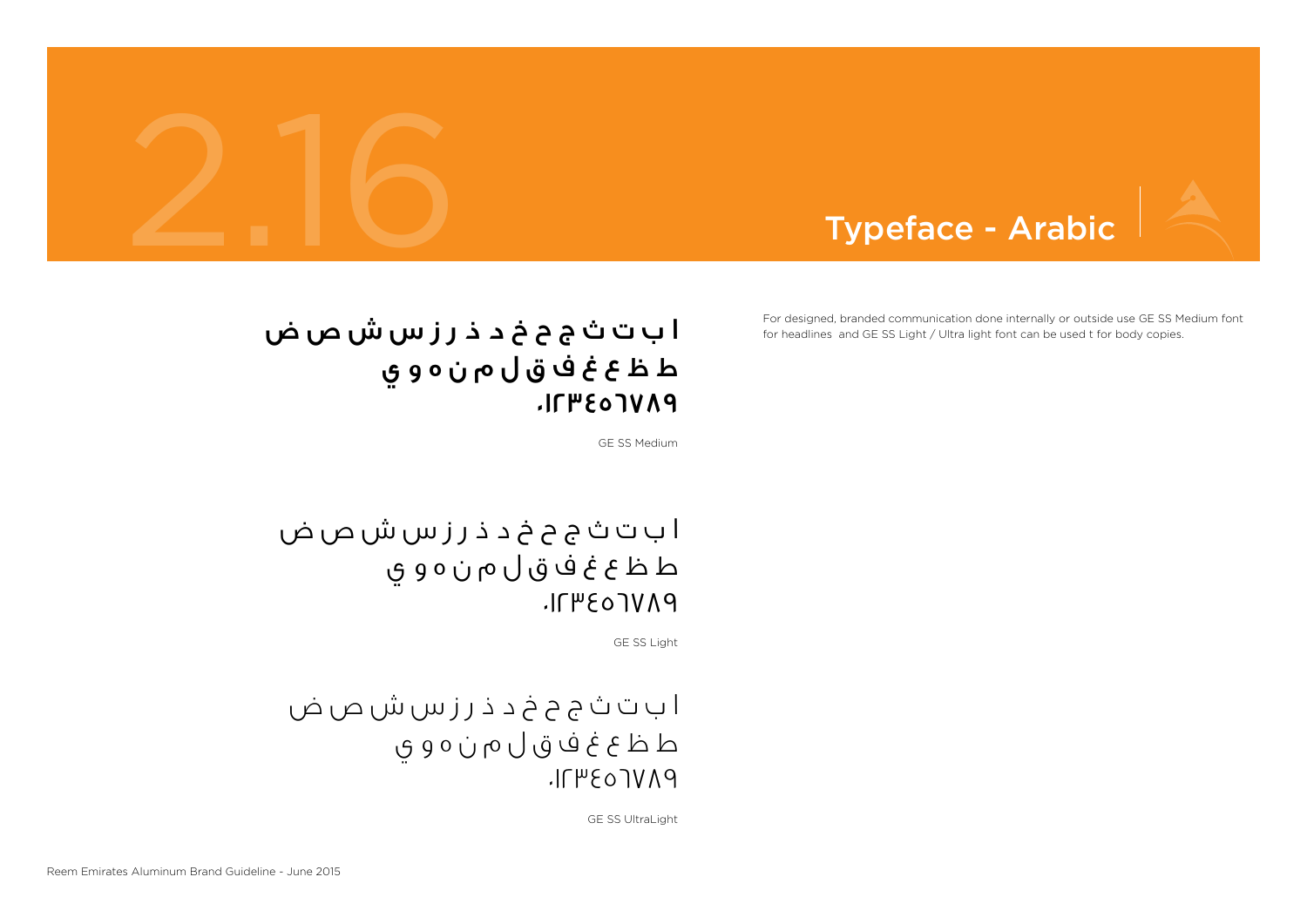## 2.17 Corporate Stationeries

 $\label{eq:2.1} \frac{1}{2\pi i\omega^2\mathcal{D}^2\mathcal{A}(\theta)\mathcal{N}(\log(1000)^{1/2+\epsilon^2\mathcal{D}^2\mathcal{D}^2\mathcal{D}^2\mathcal{D}^2\mathcal{D}^2\mathcal{D}^2\mathcal{D}^2\mathcal{D}^2\mathcal{D}^2\mathcal{D}^2\mathcal{D}^2\mathcal{D}^2\mathcal{D}^2\mathcal{D}^2\mathcal{D}^2\mathcal{D}^2\mathcal{D}^2\mathcal{D}^2\mathcal{D}^2\mathcal{D}^2$ 





Letterhead

Continuous sheet

eem Samun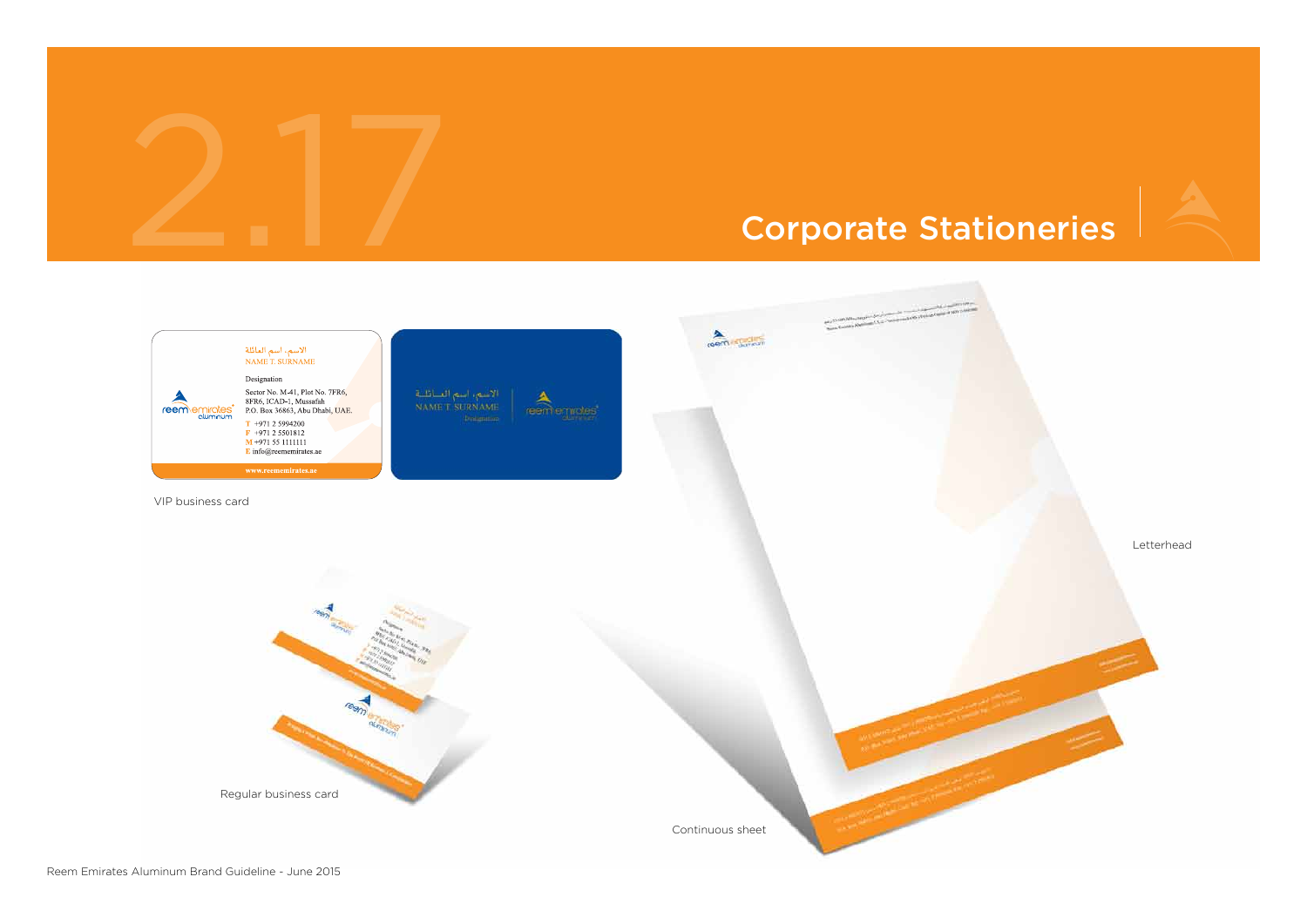

# 2.17 Corporate Stationeries

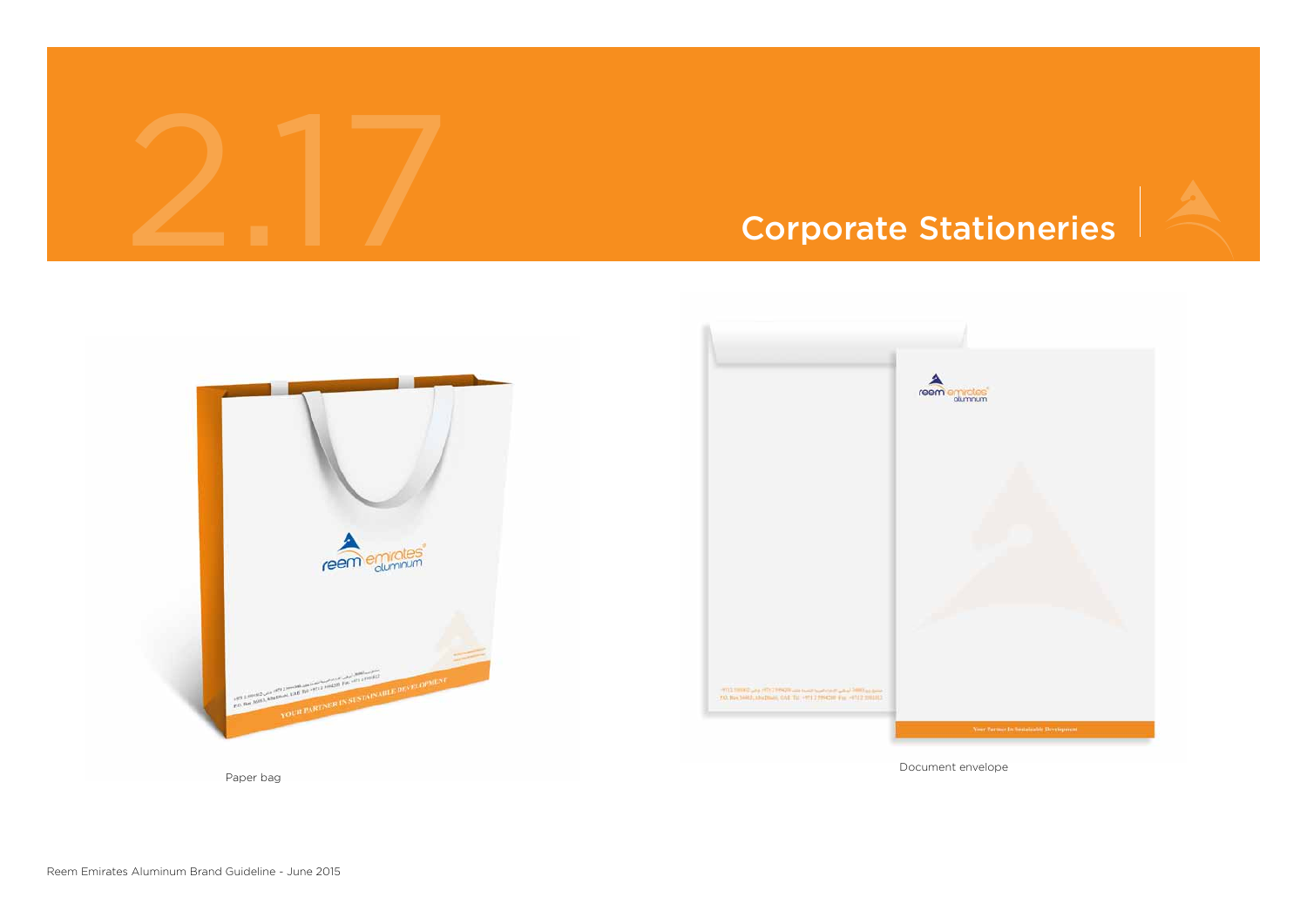

**HERE'S** 



DL envelope A5 envelope A5 envelope A5 envelope A5 envelope A5 envelope A5 envelope A5 envelope A5 envelope A5 envelope

2.17



Your Partner In Sustainable Development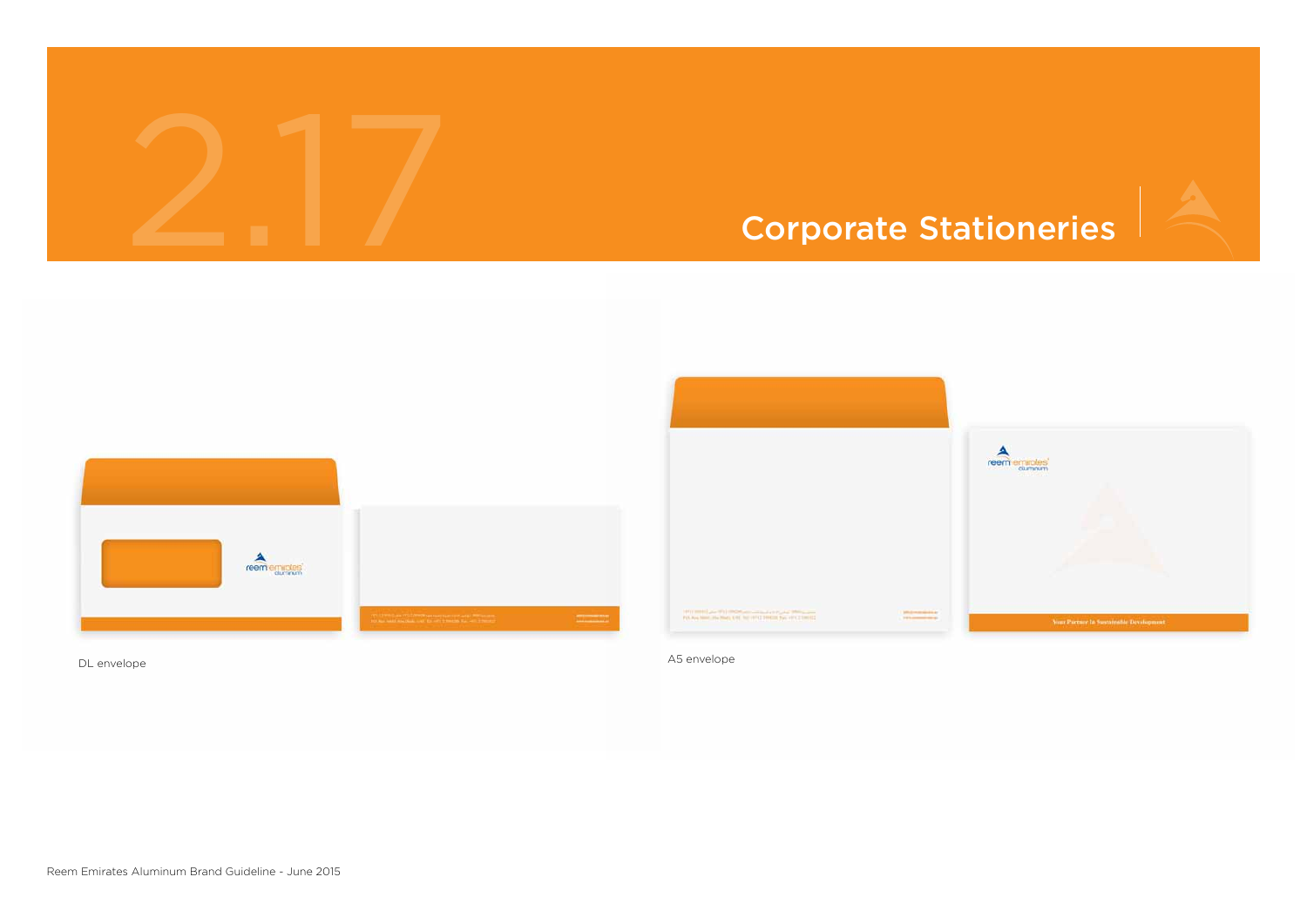

### Corporate Stationeries



CD jacket / CD label

# 2.17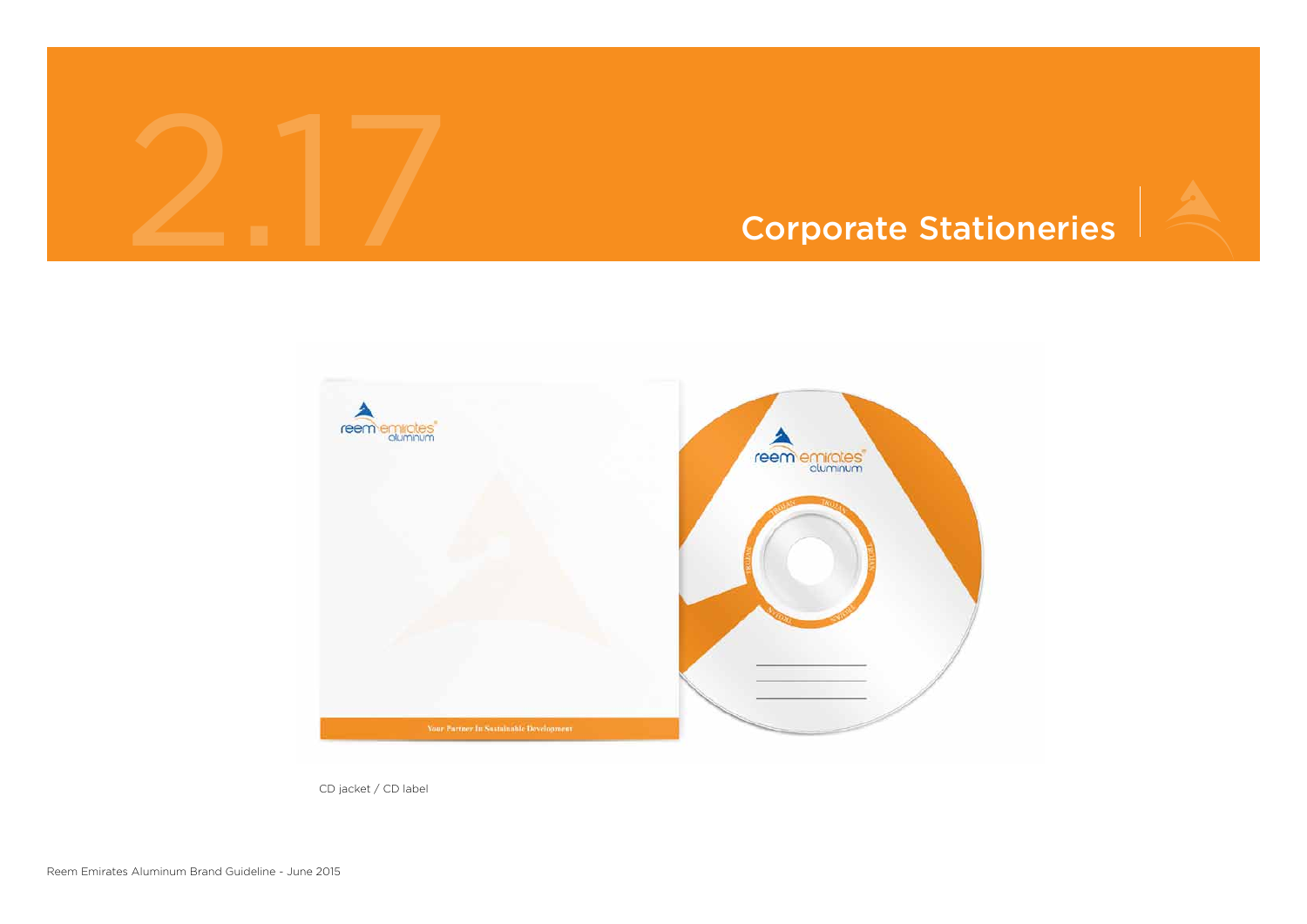## 2.17 Corporate Stationeries



Email signature



**Employee Name Employee Designation Reem Emirates Aluminum LLC** PO Box 36863, Abu Dhabi, UAE T: +971-2-599-4200 | M: +971-55-000-0000 | F: +971-2-550-1812 website | email | map  $\begin{bmatrix} f & \mathcal{O} & \text{in} \end{bmatrix}$ 

This e-mail message may contain confidential or legally privileged information and is intended only for the use of the intended recipient(s). Any unauthorized disclosure, dissemination, distribution, copying or the taking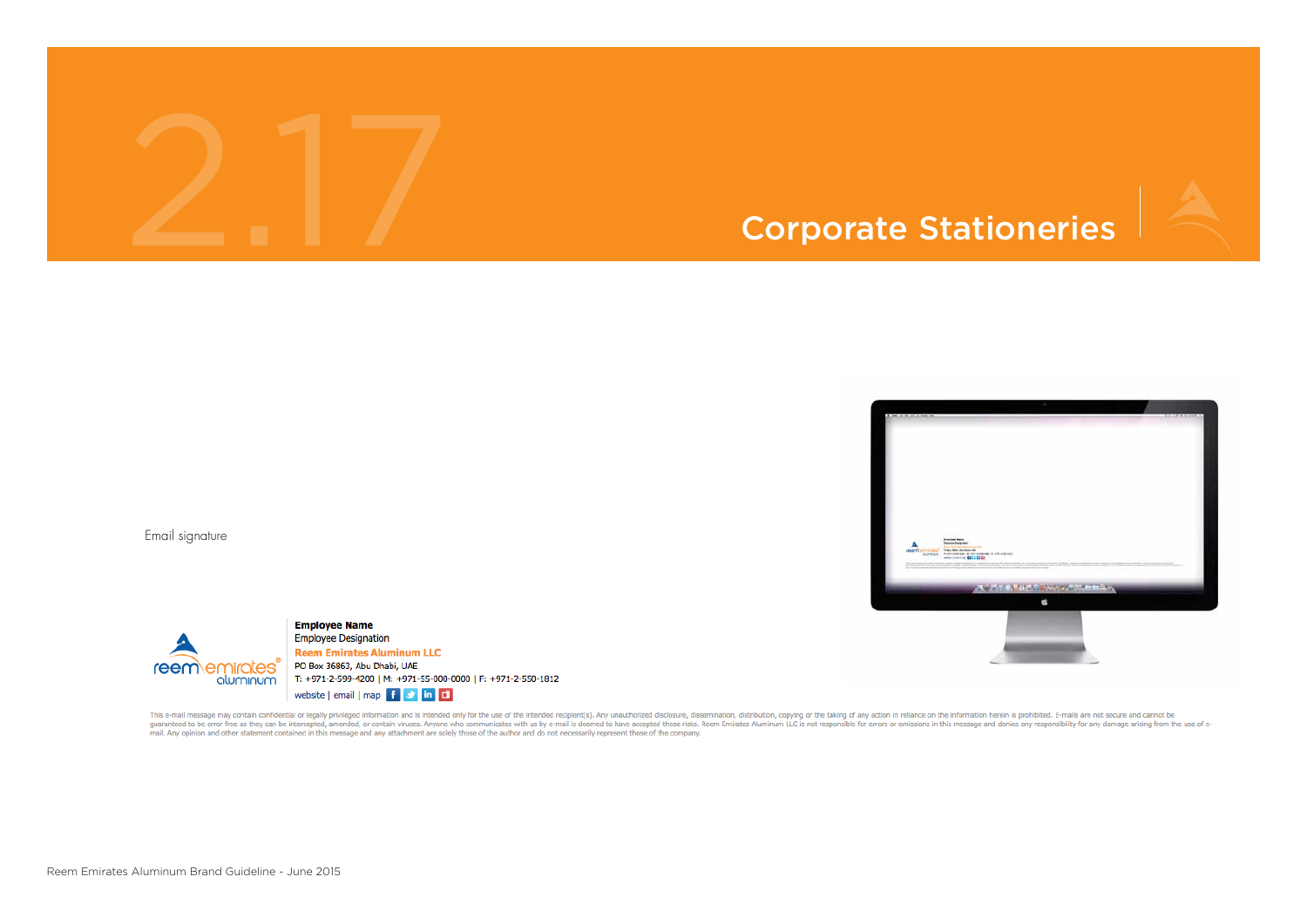

### Corporate Stationeries



### Powerpoint template (Inside pages)

2.17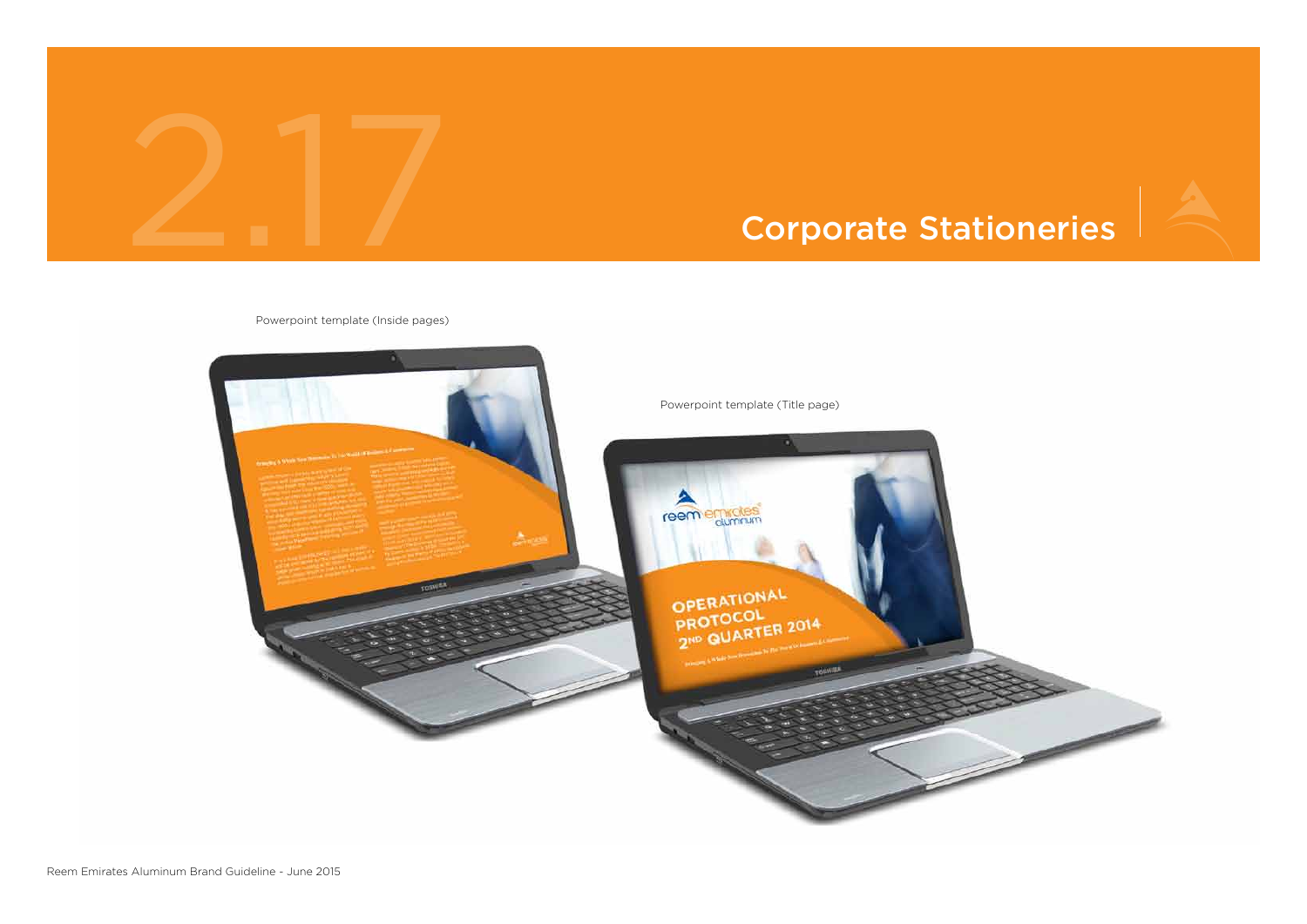

Screen saver (Static)

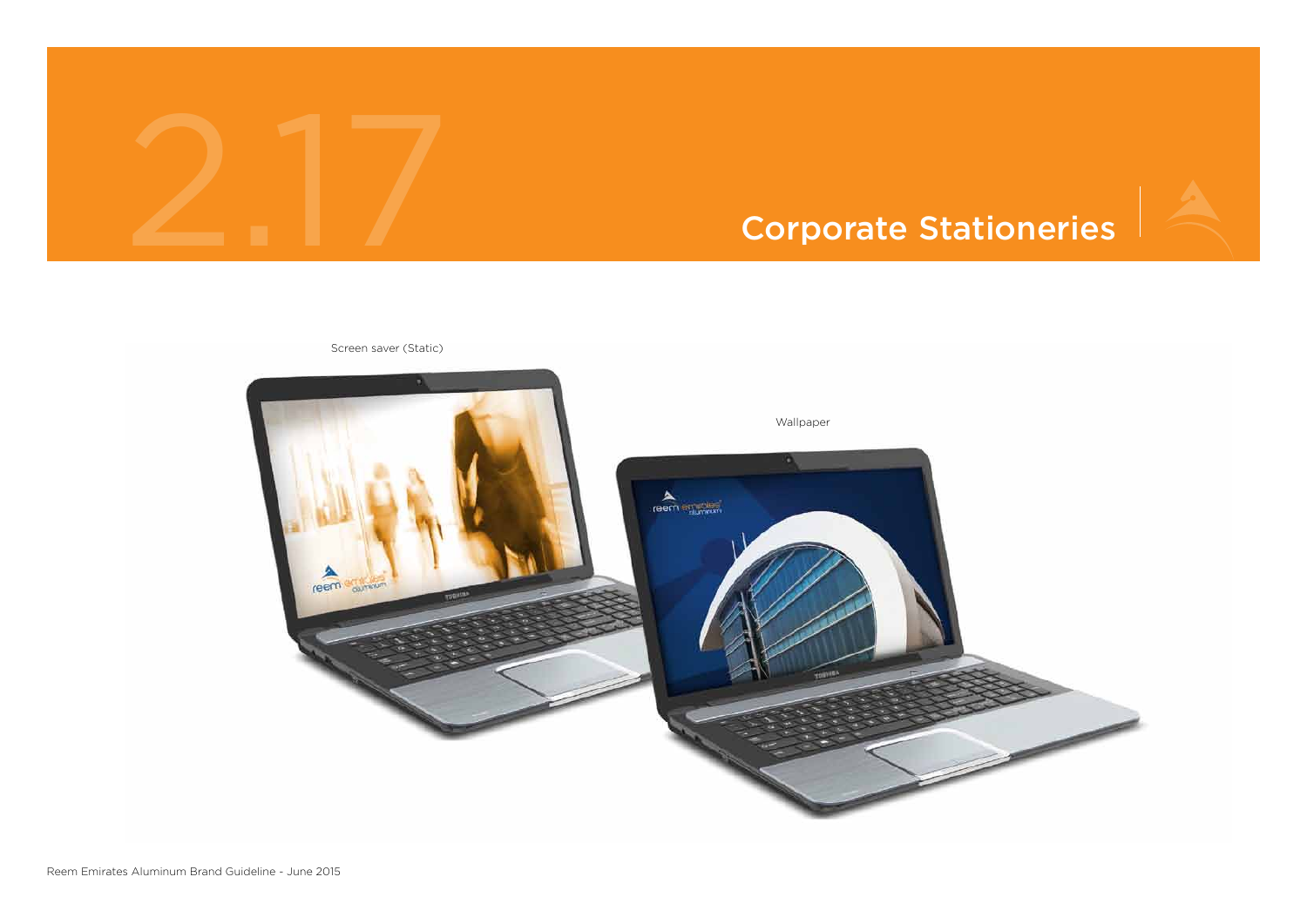



Building Facade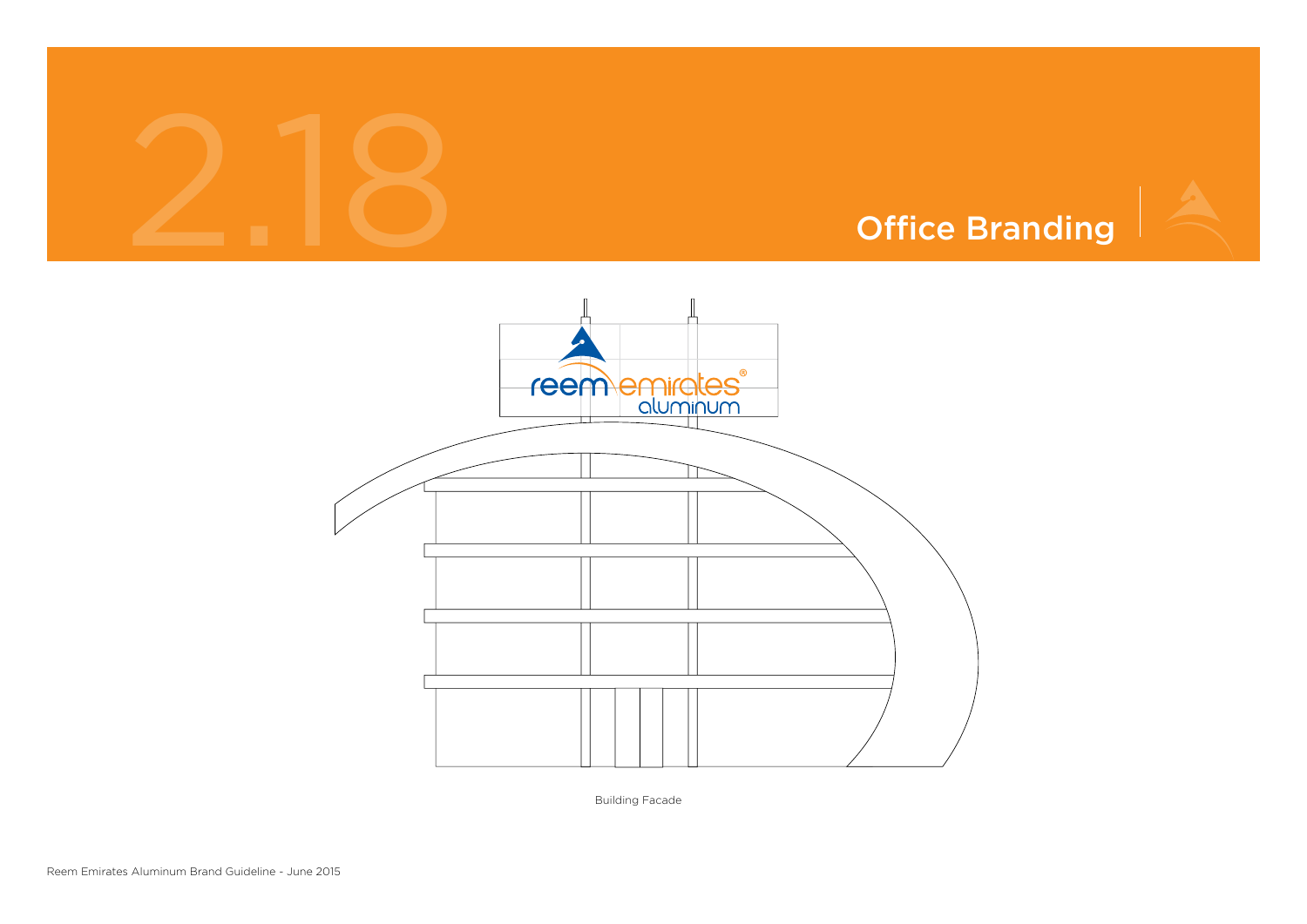

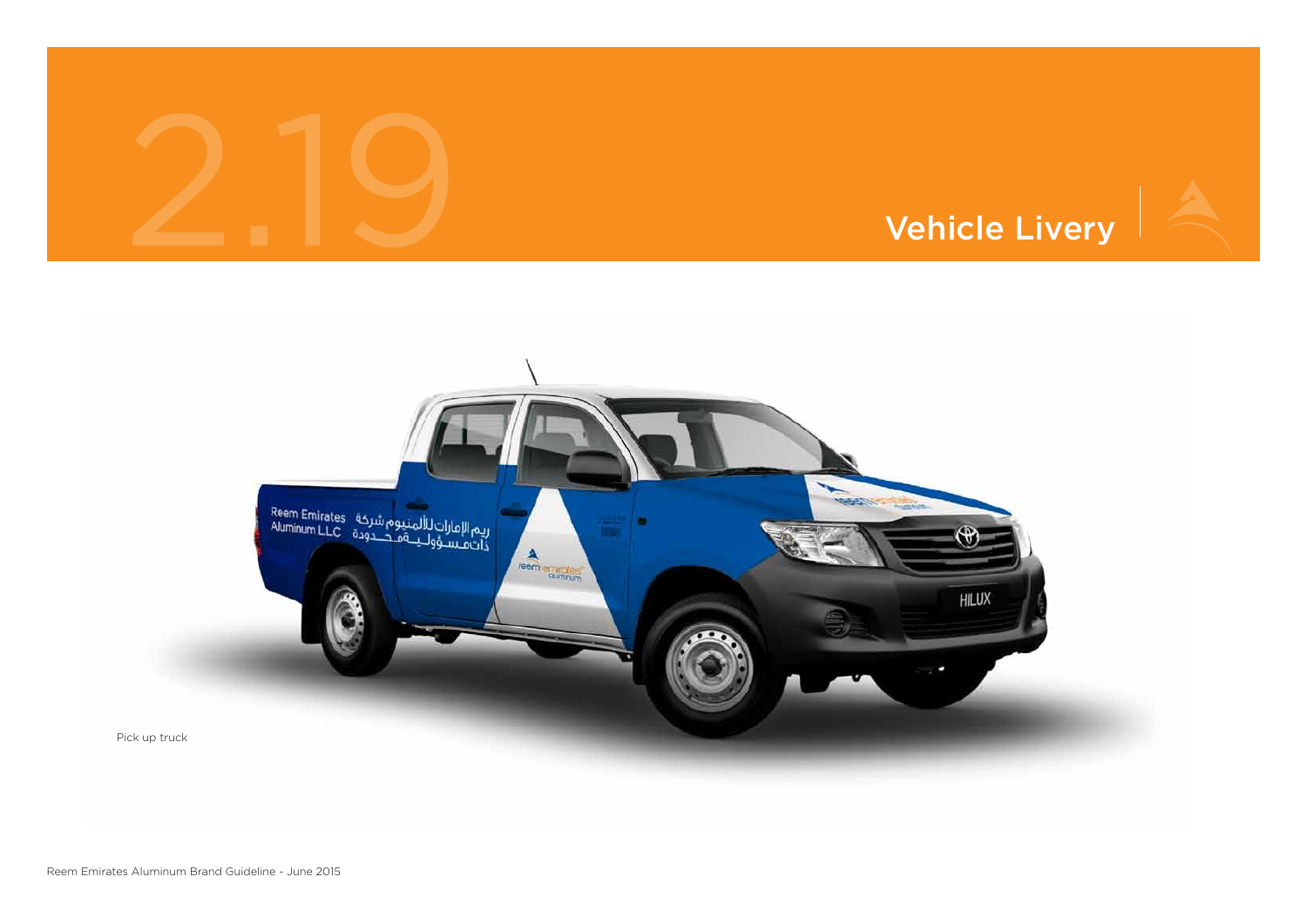



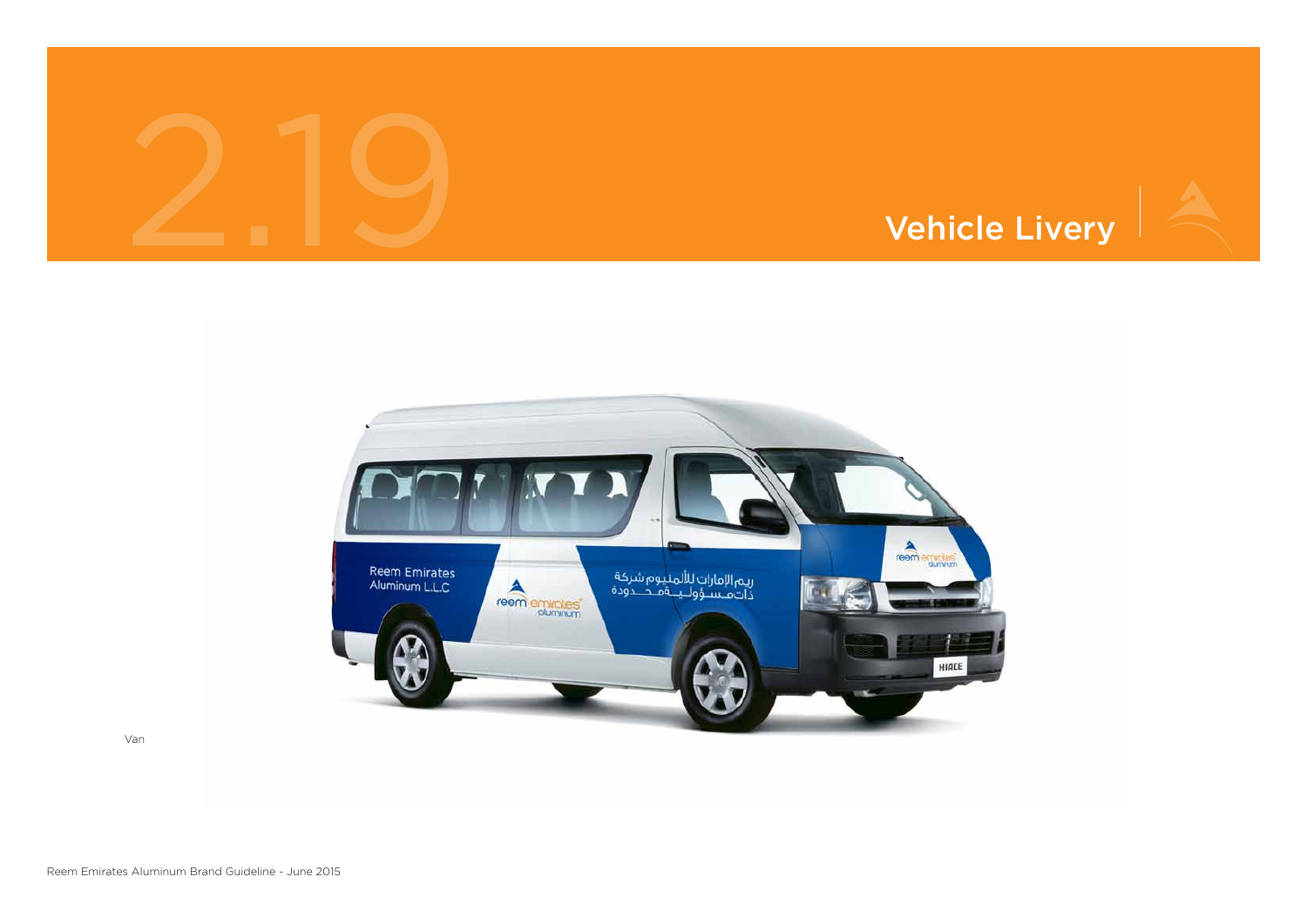



Mini bus